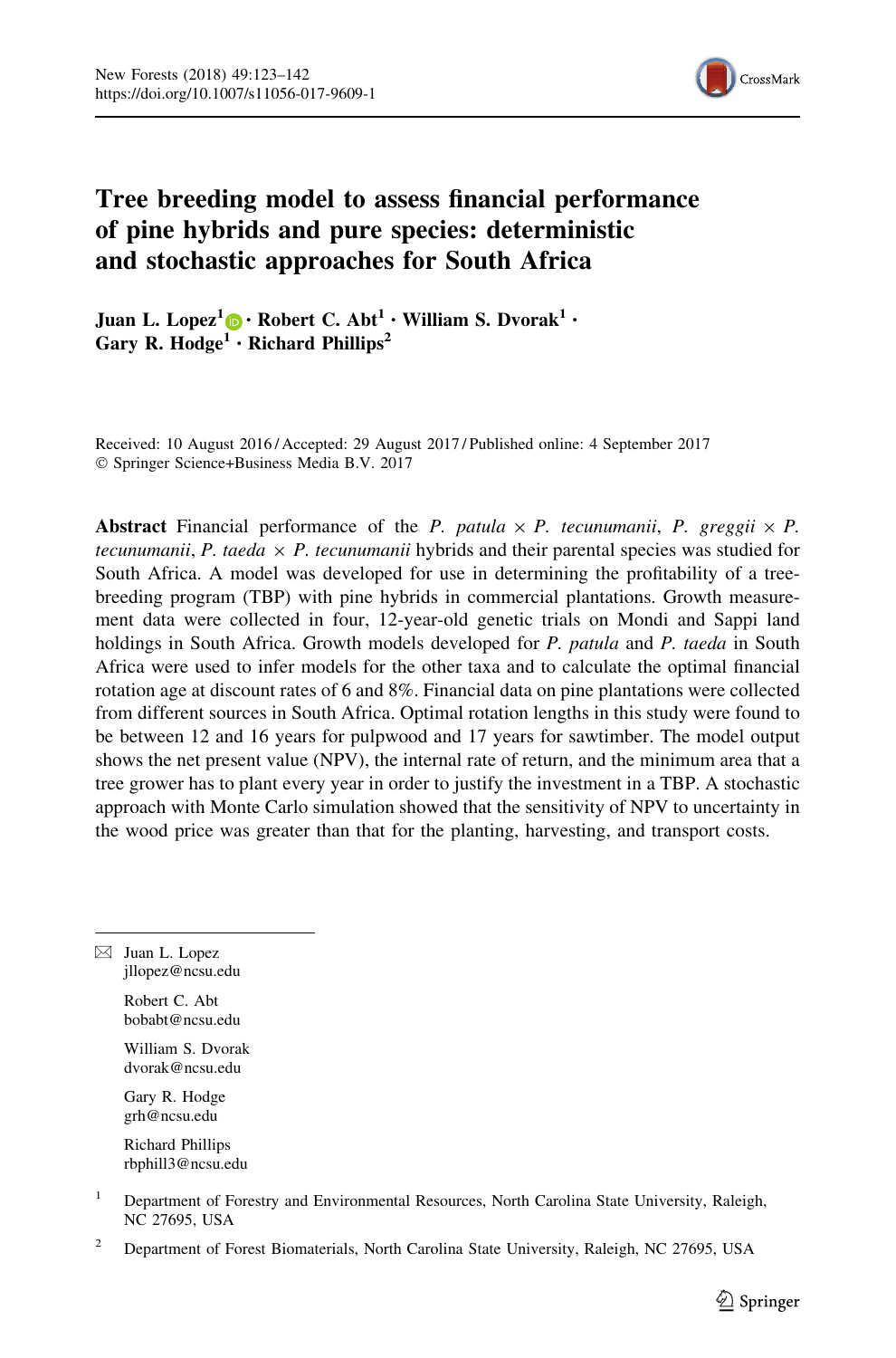Keywords Pine hybrids · Tree-breeding model · Financial performance · Growth models - Stochastic approach - Management regimes

## Introduction

Interspecific pine hybrids are a promising alternative to pure pine species in plantation forestry. They may grow more quickly than the parental species and combine economically important complementary traits. Pine hybrids might be viewed as ''new (synthetic) species'' better adapted to specific environmental conditions than their parents. Despite the great promise they hold for commercial plantations, pine hybrids have so far seen very limited use, with focus on only a few species combinations. For example, the forestry sector in Queensland, Australia, has been commercially planting the *Pinus elliottii*  $\times$  *P*. caribaea var. hondurensis hybrid for more than 50 years and has established approximately 90,000 ha of hybrid plantations (Personal communication from Dominic Kain with HQPlantations Pty Ltd in Australia). Smaller extensions of this hybrid have been planted in South Africa and Argentina. Pinus rigida  $\times$  P. taeda, which was initially field tested in the United States from 1970 to the 1980s (Kuser et al. [1987](#page-18-0) cited by Dungey [2001\)](#page-18-0), has been planted in South Korea for over 30 years (Hyun [1976](#page-18-0); Byun et al. [1989](#page-18-0)).

The testing of pine hybrids in South Africa started on a small scale in the 1970s with the establishment of several hybrid trials in Zululand (van der Sijde and Roelofsen [1986](#page-19-0)). In these early trials, P. elliottii  $\times$  P. caribaea var. hondurensis, P. elliottii  $\times$  P. caribaea var. bahamensis, P. elliottii  $\times$  P. oocarpa and P. taeda  $\times$  P. oocarpa were tested as hybrids, and P. elliottii and P. taeda were included as controls. The result was the initiation of small hybrid programs of the P. elliottii  $\times$  P. caribaea hybrid in some locations in the country. The effort to create and test additional pine hybrids began in earnest as a cooperative project with Camcore (International Tree Breeding and Conservation Program) at North Carolina State University (NCSU). Early results of this research indicated that hybrid crosses within the closed-cone pine group, such as *Pinus patula*  $\times$  *P. tecunumanii* and *P.* patula  $\times$  P. oocarpa, offered the opportunity to increase productivity and overcome disease problems in plantations (Mitchell et al. [2013](#page-19-0)). These hybrids have been shown to be a viable option to replace commercial plantations of Pinus patula at the low and midelevations to reduce the risk of high mortality caused by *Fusarium circinatum* (Pitch canker) in South Africa (Kanzler et al. [2014](#page-18-0)). South Africa has very limited options to expand the area of commercial pine plantations because of limited rainfall, and pine hybrids provide a way to increase wood productivity over a finite growing area.

Most of the work published on hybrid studies considers questions of genetics, productivity, adaptation, and wood properties. Attempts to assess the economic value of pine hybrids in plantation forestry are limited. Herrick ([1981](#page-18-0)) used a least-total-cost model for Pitch  $\times$  Loblolly pine hybrid to find the combination of annual planting area, seed orchard capacity, and expenditures that increased forest yields at different interest rates.

For pure species, economic value of TBP has been reported by several authors (Ivkovic et al. [2006a,](#page-18-0) [b;](#page-18-0) McKeand et al. [2006](#page-18-0); Talbert et al. [1985](#page-19-0)). Talbert et al. [\(1985](#page-19-0)) showed that rates of return for investment in loblolly pine tree improvement depend on seed orchard yields, but appear to be on the order of 17–19% after taxes. McKeand et al. ([2006\)](#page-18-0) show that forest landowners in the South of the U.S. can realize large financial benefits from planting the [b](#page-18-0)est loblolly pine (*Pinus taeda* L.) genotypes. Ivković et al. [\(2006a,](#page-18-0) b) developed economic breeding objectives for production of *Pinus radiata* structural timber in Australia. They calculated weights for different traits (MAI, stem straightness, branch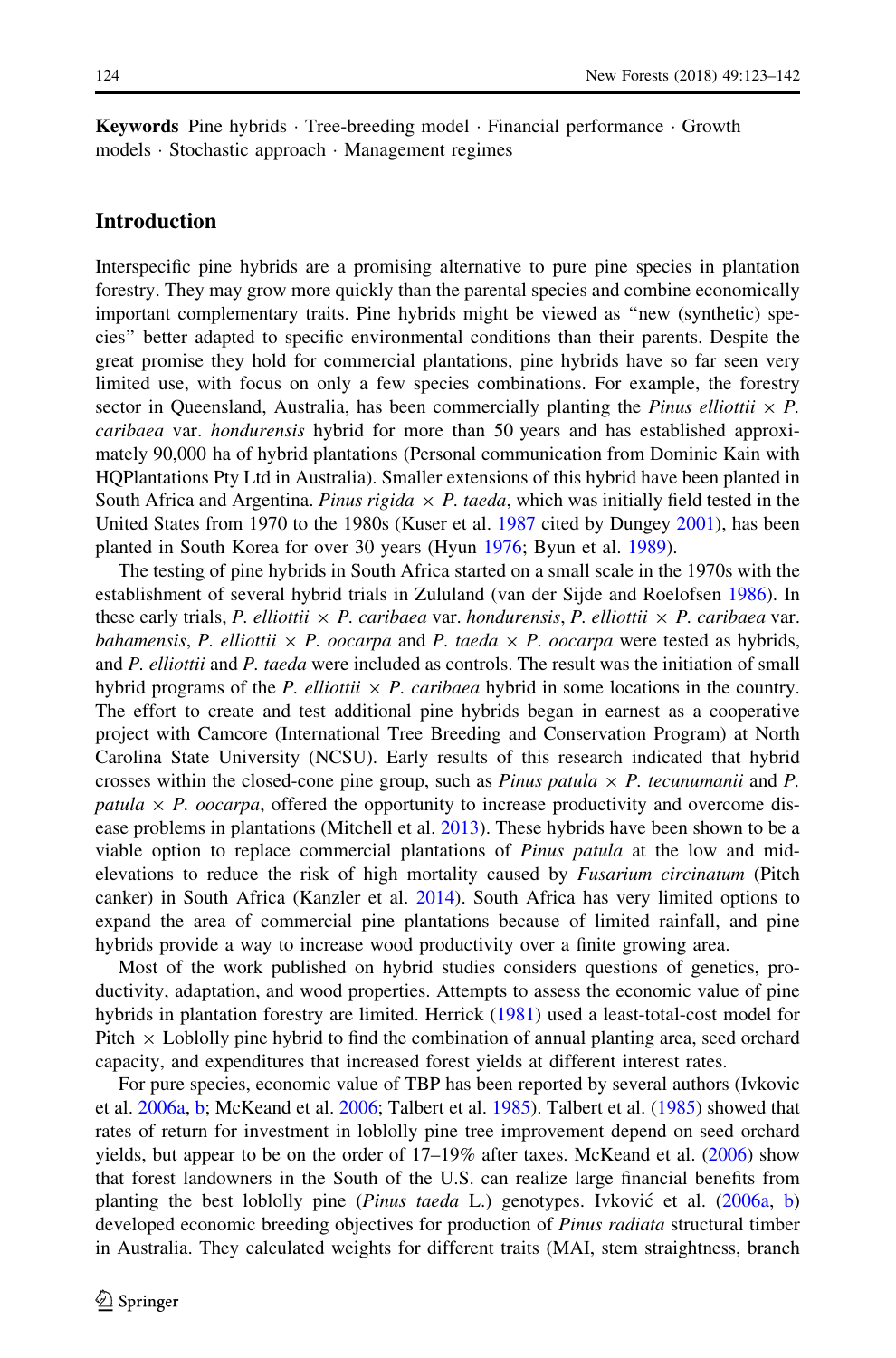<span id="page-2-0"></span>

|                |                           |                                                                                                                                                                                   | Table 1 Location and environmental conditions of the pine trials used for this study. Source Internal reports Mondi South Africa and Sappi Forests |                 |                          |               |             |                  |
|----------------|---------------------------|-----------------------------------------------------------------------------------------------------------------------------------------------------------------------------------|----------------------------------------------------------------------------------------------------------------------------------------------------|-----------------|--------------------------|---------------|-------------|------------------|
| <b>Company</b> | Trial                     | Таха                                                                                                                                                                              | Location                                                                                                                                           | ଡି              | Long.<br>$\widehat{\Xi}$ | $\widehat{E}$ | MAP<br>(mm) | MAT<br><u>(၁</u> |
| Mondi          | Pine hybrids              | P. greggii $\times$ P. tecunumanii<br>P. tecunumanii unimproved<br>$P.$ taeda $\times P.$ tecunumanii<br>P. greggii unimproved<br>P. greggii 1st gen mix<br>P. patula 2nd gen mix | KwaZulu-Natal, South Africa                                                                                                                        | $30^{\circ}08'$ | 29°53'                   | 1197          | 976         | 16.9             |
| Mondi          | Pinus taeda progeny       | P. taeda 2nd gen                                                                                                                                                                  | KwaZulu-Natal, South Africa                                                                                                                        | 30°09'          | 29°53'                   | 1197          | 976         | 16.9             |
| Sappi          | Pine hybrids              | $P.$ patula $\times P.$ tecunumanii<br>P. patula OP BSO mix<br>P. patula 2nd gen mix                                                                                              | Usutu Forest, Swaziland                                                                                                                            | 27°32'          | 31°05'                   | 1097          | 1350        | 16.8             |
| Sappi          | Pinus tecunumanii progeny | P. tecunumanii unimproved<br>P. patula unimproved                                                                                                                                 | Usutu Forest, Swaziland                                                                                                                            | 26°32'          | 31°03'                   | 1040          | 006         | 17.2             |
|                |                           |                                                                                                                                                                                   |                                                                                                                                                    |                 |                          |               |             |                  |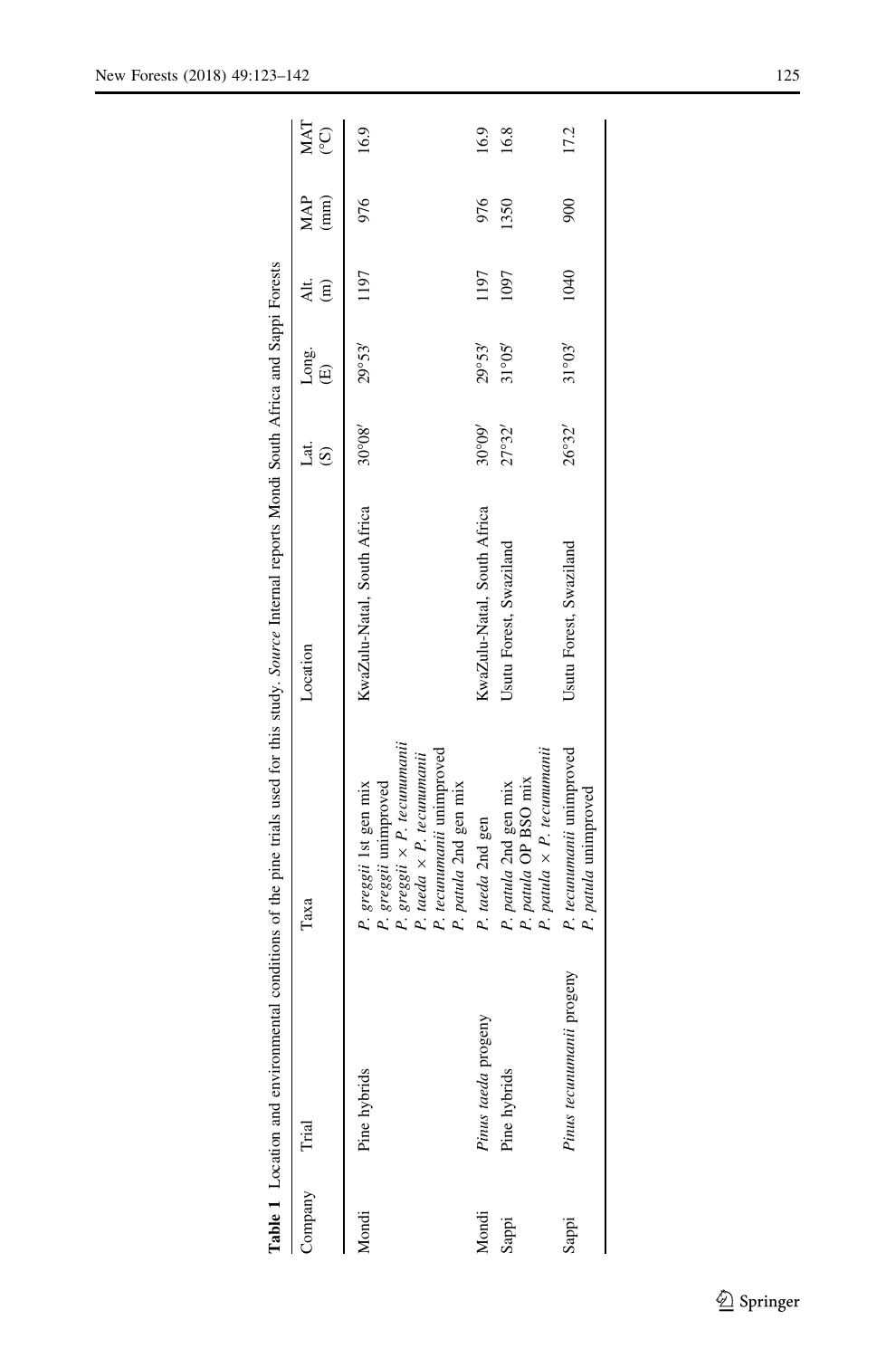size and MOE) were based on a bio-economic model that they constructed using data from industry and published sources.

To address this informational gap, the main objective of this manuscript is to build a functional model that provides estimates of the potential economic profits of pine hybrids at the plantation level, not the stand level. The specific objectives are as follows: (1) measure profitability of TBP for pine hybrids and pure species at the optimal financial rotation age for sawtimber and pulpwood; (2) determine the minimum annual planting area (MAPA) required by a tree grower to justify the investment in a TBP with pine hybrids; and (3) assess the effects of stochastic operational and financial inputs on the NPV of a plantation forestry project.

# Materials and methods

## Description of the genetic trials

Four genetic field trials of different pine species and hybrids were established by Mondi South Africa in eastern South Africa and Sappi Forests Research in Swaziland. Two of the trials, one at Mondi and one at Sappi, were pine hybrid trials; the others were pure species trials of Pinus taeda and Pinus tecunumanii (Table [1](#page-2-0)).

The volume growth of P. taeda in the Mondi progeny trial was compared to the volume growth of the other taxa in the Mondi pine hybrid trial because the environmental conditions of both trials are the same, and no P. taeda control was planted in the hybrid trial. The distance between these two trials was 550 m. Because the Sappi pine hybrid trial did not have P. tecunumanii, the estimated volume growth for this species in the hybrid trial was extrapolated from the Sappi P. tecunumanii progeny trial. The relative difference found in the measured volume yield between P. patula and P. tecunumanii in the P. *tecunumanii* progeny trial was used to infer the difference in volume yield between these two species in the pine hybrid trial. The distance between these trials in Sappi was 5.6 km and the environmental conditions were very similar (Table [1\)](#page-2-0).

## The Mondi trials

The pine hybrid trial at Mondi, which was planted in December 1997, contained nine polymix families of P. greggii var. australis  $\times$  P. tecunumanii and seven polymix families of P. taeda  $\times$  P. tecunumanii, all of which were analyzed in this study. Bulk commercial seeds of P. greggii var. *australis* from Mexico and P. tecunumanii seed from Rio Chiquito in the highlands of El Salvador were used in the trial as controls. Other improved taxa included and analyzed in the study were P. greggii first-generation mix and P. patula second-generation mix (Table [1](#page-2-0)). The pollen of P. tecunumanii that was used in the crosses to create the hybrids was collected in natural stands in Central America by Camcore. The design of the trial was a randomized complete block with 4 replicates and 18 treatments, with 6-tree row plots per treatment.

The Mondi P. taeda trial was established in March 1998, it was a second-generation, open-pollinated progeny trial planted in a randomized complete block design, comprising 242 treatments that were placed in 20 replicates of single-tree plots.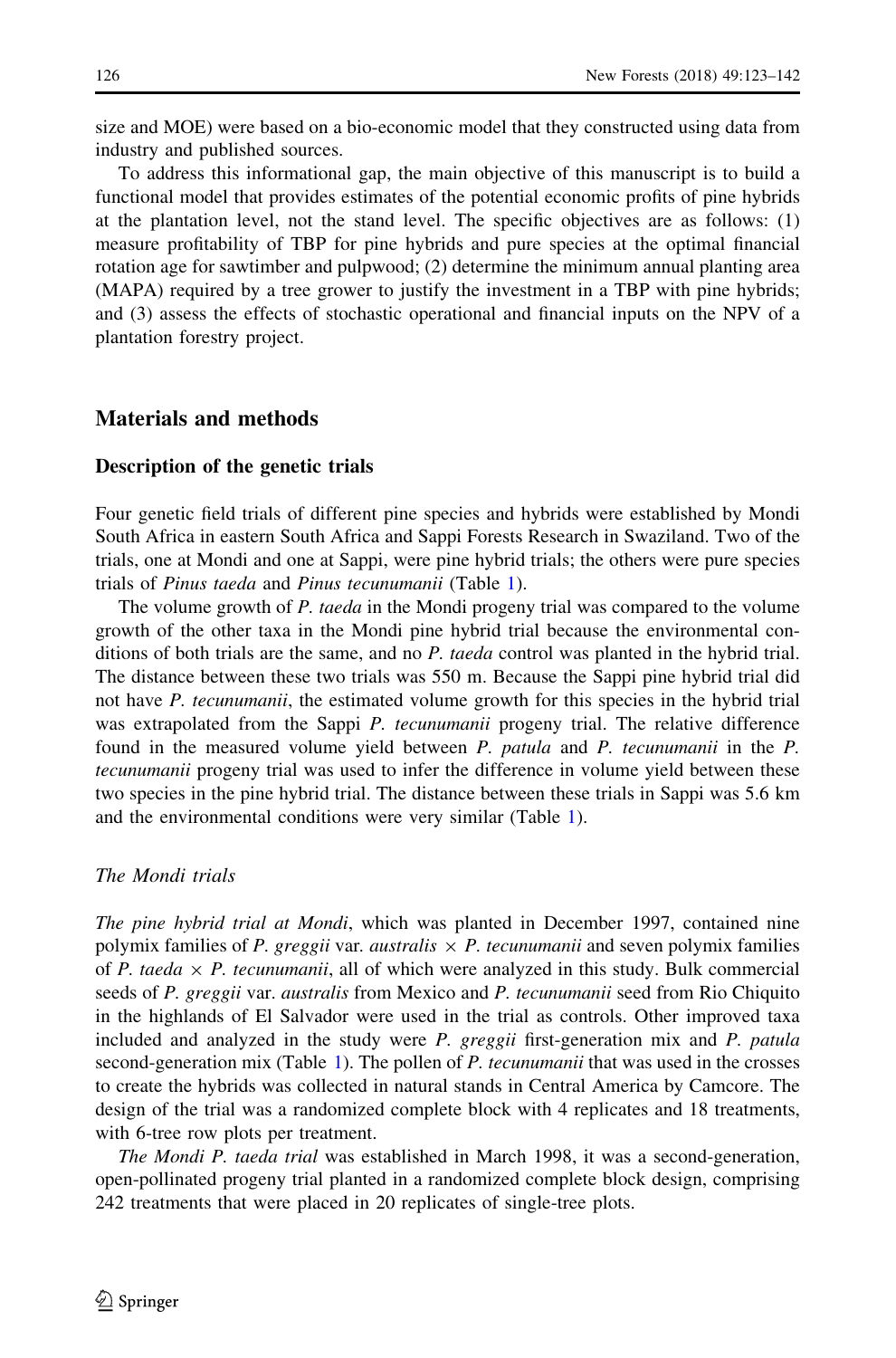#### The Sappi trials

The Sappi pine hybrid trial which was planted in March 1999, was established in an area where *P. patula* has been planted since the 1950s as the commercial species. The trial included several hybrids and pure species, but only the P. patula  $\times$  P. tecunumanii hybrid, a second-generation P. patula, and P. patula from a breeding seed orchard (BSO), were assessed.

To generate the P. patula  $\times$  P. tecunumanii hybrids, five second-generation P. patula clones were pollinated with a single-pollen source of P. tecunumanii from low elevation (LE) at Culmı´, Honduras. The pollen source came from unimproved trees.

The trial had a randomized complete block design with 48 treatments; only three treatments were used for this analysis, with three replicates and  $7 \times 7$  tree-square plots per treatment.

The growth of P. tecunumanii was assessed in a Sappi P. tecunumanii progeny trial planted in June 1990 (Table [1\)](#page-2-0). Measurement data of 49 ten-tree line plots from 17-polymix families of P. tecunumanii LE from Culmí and 24 ten-tree line plots from eight families of unimproved P. patula from Usutu Forest were assessed in this trial. This trial had a randomized complete block design, with three replicates and 10 tree-row plots per treatment for the two species (Sappi Forest Research Internal Document [1996\)](#page-19-0).

For clarity, hereafter these two trials will be referred to as a single one, the ''Mondi trial.'' Information on the two trials at Sappi will be presented separately, and referred to as the ''Sappi hybrid trial'' and the ''Sappi progeny trial.''

#### Volume yield calculations for all trials

Diameter at breast height (DBH at 1.3 m in cm) and height (H in m) of the trees were measured for all the trees of the trials at different ages. The Mondi trial was measured at 9.5 years of age. The Sappi hybrid trial was measured annually between years 5 and 11, while the Sappi progeny trial was measured at 7.3 years only. Individual tree volume was estimated using an equation developed by Ladrach and Mazuera ([1978](#page-18-0)) for juvenile trees.

Volume per tree = 
$$
0.00003 \times DBH^2 \times H
$$
 (1)

Volume in  $m^3/ha$  was estimated by multiplying the mean tree volume (Eq. 1) by stand density.

## ORA and NPV at the stand level

In order to calculate the NPV and the ORA at two discount rates (6 and 8%) in South African plantations, cost data as well as wood prices and growth curves were required for all the species. Plantation establishment, management, harvesting, and transportation costs for South Africa were provided by Forestry Economics Services ([2010\)](#page-18-0) and by Cassie Carstens and Andre´ van der Hoef at Mountain to Ocean—MTO in South Africa. Wood prices were obtained from Craig Norris with NCT Forestry Cooperative Limited in Pietermaritzburg, South Africa. The growth curves for *Pinus patula* and *Pinus taeda* were taken from Kotze et al. ([2012\)](#page-18-0). Because growth and yield models have not yet been made public for P. tecunumanii, P. greggii, or the hybrids included in this project, the first author has used his field experience and judgment to amend the available models for P. patula and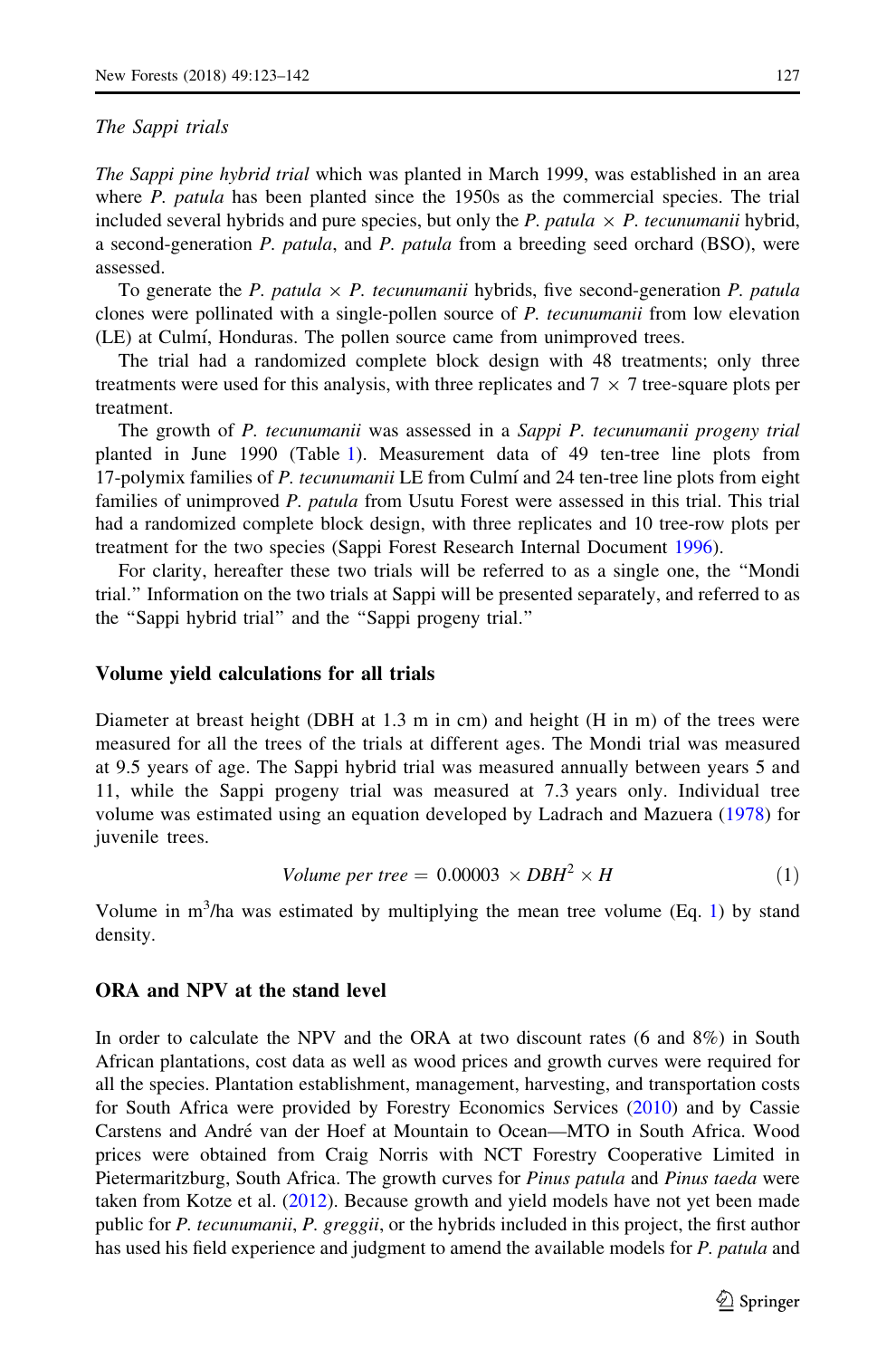P. taeda for these taxa. It was assumed that the growth curves of P. tecunumanii and P. greggii are relatively similar to P. patula, for which published growth models exist. The Pinus taeda model exhibits a different developmental pattern than the Mesoamerican pines, showing slower growth in the early years and more robust growth in the later years (Fig. [2c](#page-9-0)).

For the species in the Mondi trial, the volume yield at 9.5 years was used as the basis to make projections of volume growth at later ages, following the shape of the curve. At the Sappi trials, the volume yield projections were made using the average yield obtained in the four annual measurements between years 5 and 8 in the Sappi hybrid trial and the Sappi progeny trial at 7.3 years.

## Growth and yield models for P. patula and P. taeda

Pinus patula and P. taeda grown for sawtimber in South Africa are commonly planted at stand densities of 1111 trees per ha (3.0 m  $\times$  3.0 m), while the same species grown for pulpwood are mainly planted at 1667 trees per ha  $(2 \text{ m} \times 3 \text{ m})$ . Site index used for pine sawtimber stands was at reference age 20 years. Site index is defined as the top height at the reference age, where top height is the regression height depending on the quadratic mean diameter of the 20% largest diameter trees in a sample of at least 30 height/dbh pairs (Bredenkamp [1993](#page-18-0)).

Because the number of trees per ha planted in the Mondi trial was 1111  $(3.0 \text{ m} \times 3.0 \text{ m})$ , it could be expected that the results of this analyses would be more closely related to those of a sawtimber regime than those of a pulpwood regime.

The planting density in the Sappi Usutu Forest trials was 1370 trees per ha  $(2.7 \text{ m} \times 2.7 \text{ m})$ , which is an intermediate value between the traditional stocking used for both regimes. Therefore, the output values of the analysis in this case would be an intermediate estimate, equally close to the expected results for each one of the management regimes.

The yield tables used in this study were developed for *P. patula* and *P. taeda* in South Africa and estimate utilizable wood volume to an 8 cm minimum diameter (pulpwood) and 18 minimum diameter (saw logs) (Kotze et al. [2012](#page-18-0)). For the purposes of this study, it is assumed that only the size of the logs would be used as the main criteria to define the sawtimber utilization, and large logs, independent of age, would be purchased at the sawtimber market price. Results on wood properties assessed in this study as well as references found by other authors to support this assumption are included in the following explanations of methodology and the discussion section of this article.

#### Deterministic financial model at the forest level

The following assumptions were considered for the development of the model and will be analyzed in detail in the discussion section of this manuscript.

The model was conceived for a vertically integrated company (VIC), owner of commercial plantations and the pulp mill. The woodlands division is set as a profit center with the wood transfer price equivalent to the wood market price.

The cash flow of the model assumes costs and revenues for a forestry company that is just starting operational planting from year zero, without any hectare of land planted. The financial analysis is made for a regulated forest where the annual cut area is the same as the annual planted area and is managed to perpetuity.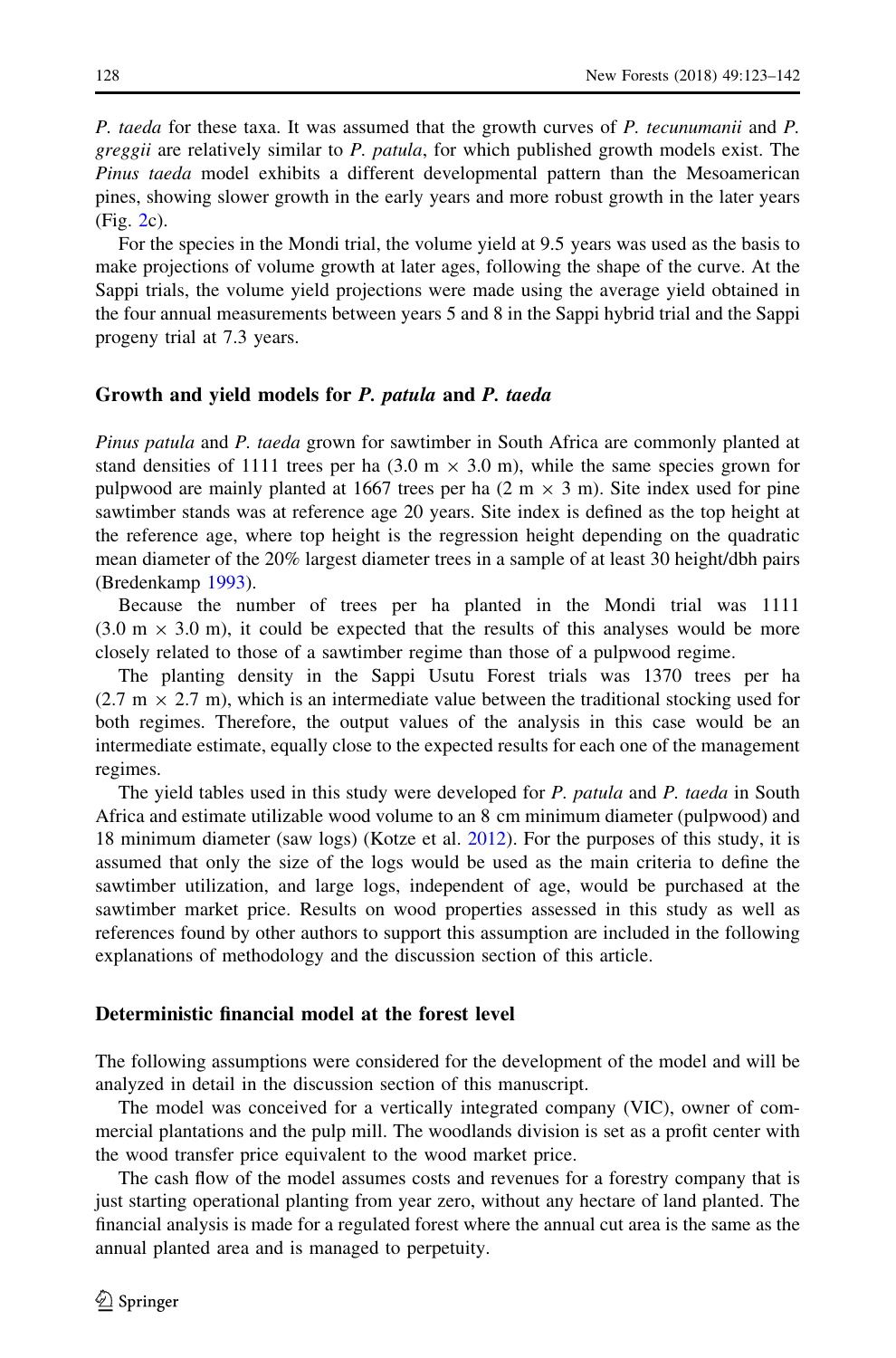The optimal financial rotation age defined by the greatest NPV at the stand level obtained for the two regimes was applied in the development of the tree-breeding model (TBM) in Excel<sup>TM</sup>. The TBM was run for each taxa at the forest level.

In a VIC the annual harvest is determined by the MAI. In this analysis, it was assumed that the ORA is set at the beginning of the project and the harvest scheduling will be planned based on this rotation age. In other words, the MAI and the annual cut resulting from the ORA will be similar. There is also the presumption that change in wood prices and technological advances will not be great enough to alter the ORA significantly.

It is also supposed that the more tropical forestry species and hybrids will have good wood properties and have a shorter rotation age than commercial pine species being planted and harvested in South Africa.

In this study, no adjustments were made to the volume yield per hectare based on the type of plots used in the trials. Under ideal conditions, genetic gain trials with large block plots would be evaluated to obtain better prediction of growth gain. However, genetic trials more often use small plot sizes (small square blocks, row plots or single trees) to accommodate the testing of a number of treatments (families) in a trial at one time. In this case, the Mondi hybrid trial had row plots, the Sappi hybrid trial had block plots, the P. taeda trial at Mondi had single tree plots and the P. tecunumanii trial at Usutu had row plots.

Production of trees for commercial planting in the nursery will be from F2 seeds and not from rooted cuttings.

Extra costs of 50% in the pine hybrids TBP will be used to compare profitability against breeding of pure species.

The model covers all the cost components: site preparation, planting, periodic stand treatments, harvesting, as well as transportation and management. The pulpwood management regime does not include any thinning. In addition to the operational costs, the model includes the research costs of the TBP.

The model is flexible, and changes can be made to the strategy of the TBP. For calculations and illustration purposes in this document, the area covered by field trials is 86 ha in progeny trials and seed orchards for the first 20 years, and 56 ha thereafter. Included in the research costs are 50% of the research manager salary, the salary of a tree breeder, the salary of a technician, and three vehicles. The average total research cost per year on tree breeding was approximately U.S. \$260,000. As part of the research costs, U.S. \$36,000 per year were included for the membership to an industrial cooperative program like Camcore.

Genetic gains of 15% in volume productivity every 10 years were included for all the varieties. Revenues from pulpwood (U.S.\$39.42/m<sup>3</sup>) and sawtimber (U.S.\$78.84/m<sup>3</sup>) sales at the mill gate were the income used in the model.

The profitability of the TBP was determined through calculation of the IRR and the NPV at discount rates of 6 and 8% over a time horizon of four rotations (similar to perpetuity). The minimum area required to justify the investment on the TBP was calculated for each taxa.

## Stochastic financial model at the forest level

The deterministic approach uses fixed values for the variables as inputs and also draws outputs with fixed values. A more complete method would include the uncertainty in the value of the inputs. The @RISK 6 software in Excel<sup>TM</sup> by Palisade Corporation ([2016\)](#page-19-0) was used to add stochasticity to the model. The utilization of a probability distribution function (PDF) and their parameters for uncertain inputs show the chances of obtaining outputs within certain values. The software uses Montecarlo simulation.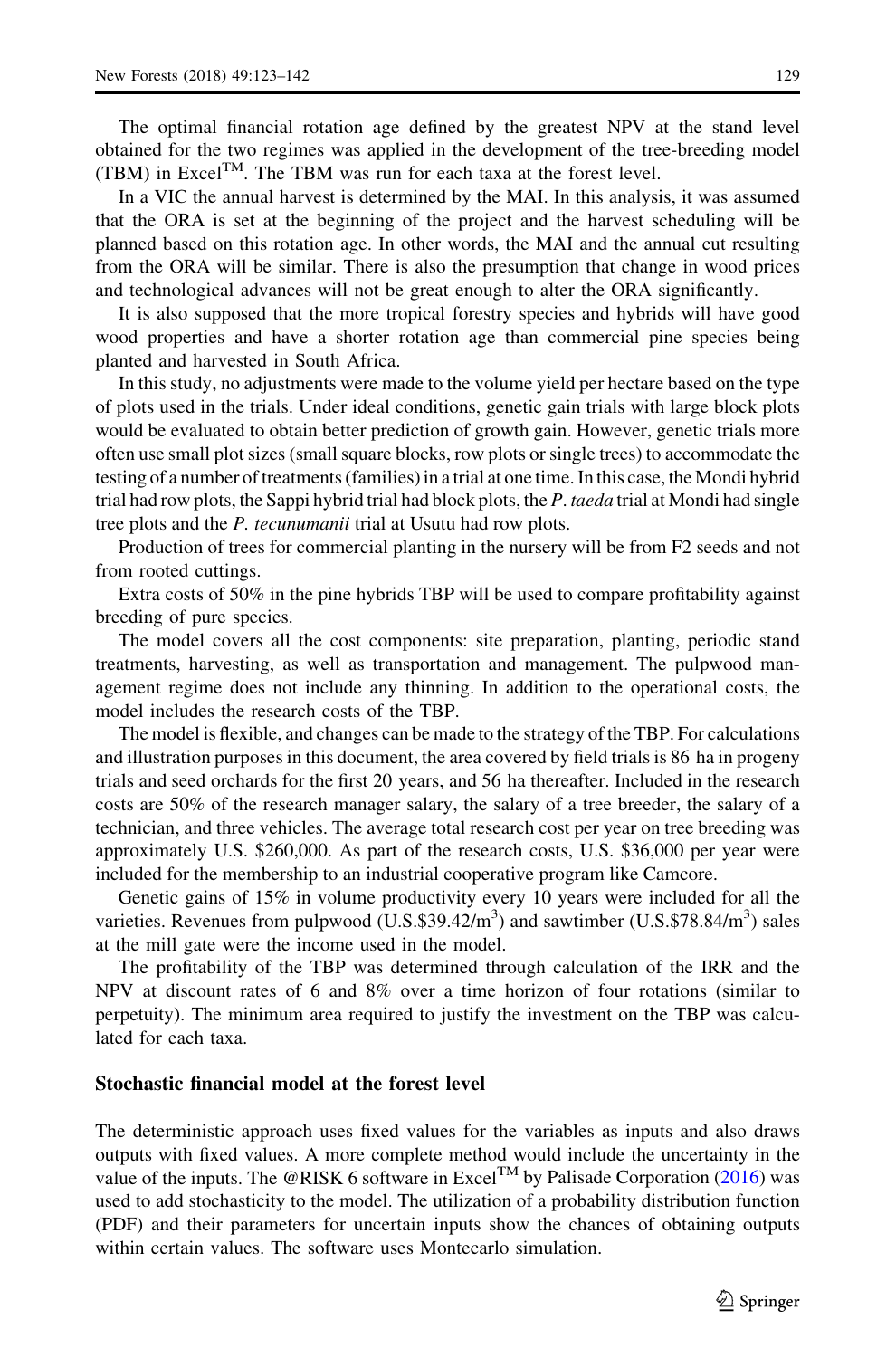<span id="page-7-0"></span>A sensitivity analysis was conducted to measure the effects on NPV of uncertainty in several inputs, using a triangular PDF within a range of variation of  $\pm 10\%$  between the minimum and the maximum values for the input variable. This exercise is used for the P. greggii  $\times$  P. tecunumanii hybrid when managed for sawtimber at an 8% discount rate and for P. taeda when managed for pulpwood production at the same discount rate. The purpose is the comparison of a profitable versus a less profitable choice of species with different levels of financial risk.

# Results

## Growth and yield

## Mondi KwaZulu-Natal trial

In the Mondi trial volume was calculated for all the species and the ANOVA procedure  $(SAS 9.3<sup>TM</sup>)$  was used to compare volume yield among taxa. Significant differences at the  $p = 0.01$  level were found between the two hybrids and the pure species. The *Pinus* 



Fig. 1 Volume yield  $(m^3/ha)$  for pine hybrids and pure species in the pine hybrid trials at a Mondi and b Sappi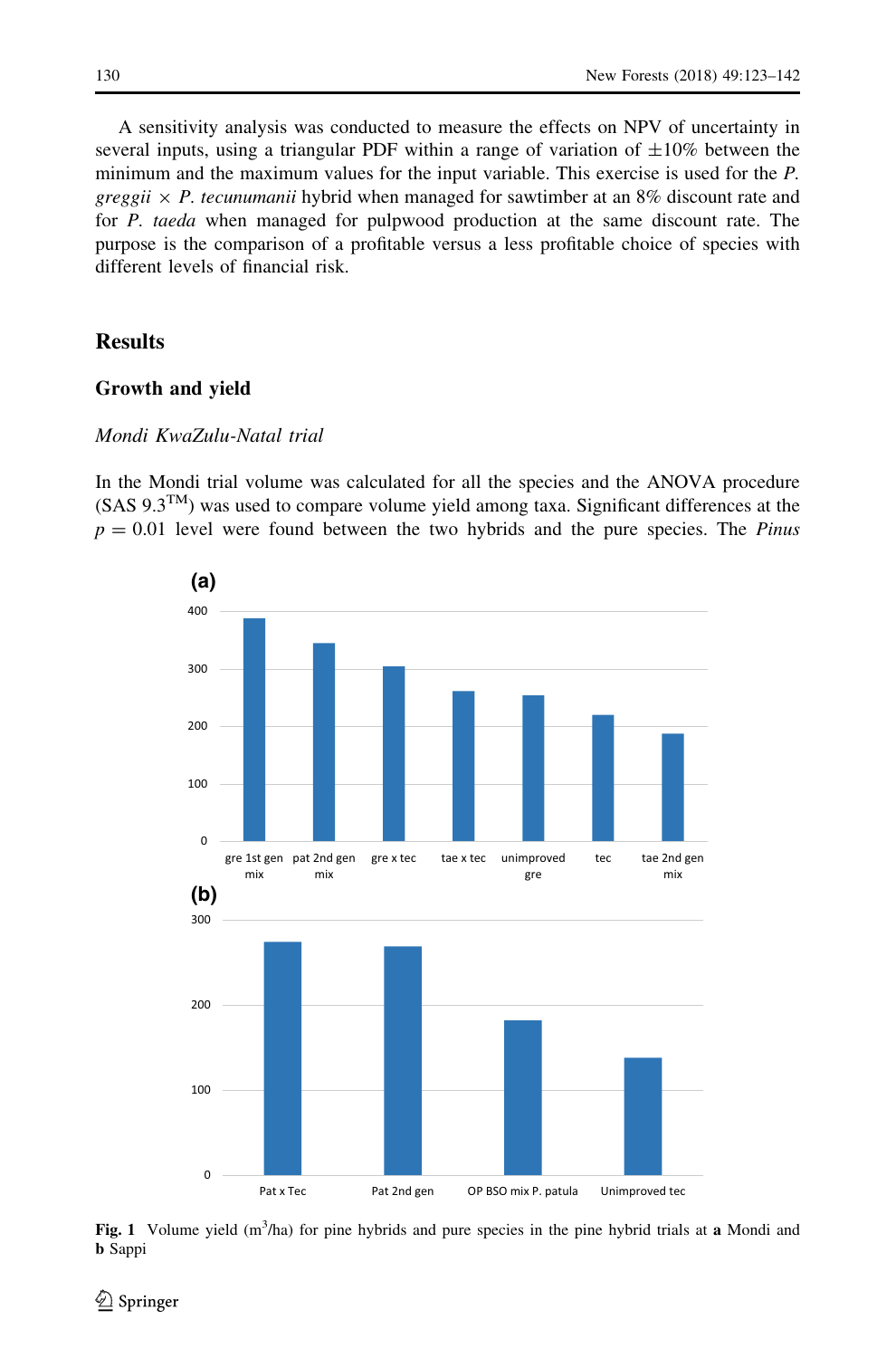greggii  $\times$  Pinus tecunumanii hybrid had 20% greater volume than the unimproved P. greggii, but it was 27% below the improved P. greggii and 13% below the secondgeneration P. patula. The volume of pure P. tecunumanii was 39% less than that of the P. greggii  $\times$  P. tecunumanii hybrid. The P. taeda  $\times$  P. tecunumanii hybrid was 19% superior to P. tecunumanii, the better performer of the two taxa in the cross and 39% greater than pure P. taeda. The volume yield of the P. taeda  $\times$  P. tecunumanii was 16% below the volume yield of *P. greggii*  $\times$  *P. tecunumanii* (Fig. [1](#page-7-0)a).

The values for survival and growth of the different taxa in the study reflected their level of adaptability to the site. Survival at 9.5 years ranged from 83% for P. greggii  $\times$  P. tecunumanii to 97% for P. taeda.

- (a) Volume yield  $(m^3/ha)$  of six taxa in the Mondi trial at 9.5 years of age.
- (b) Volume yield  $(m^3/ha)$  of three taxa in the Sappi Usutu Forest trials at 11.0 years of age.

## Sappi Usutu Forest trials

The pine hybrid of P. patula  $\times$  P. tecunumanii assessed in the Sappi Usutu Forest trial showed volume growth similar to the P. patula second-generation control, while it was 51% superior to the P. patula control from the BSO mix (Fig. [1](#page-7-0)b). Volume yield for the hybrid at 11 years of age was approximately 39% greater than volume yield for P. tecunumanii. Survival was 78% for the hybrid and 80% for P. patula.

## Growth projections

Projections of growth curves for pulpwood and sawtimber are shown in Figs. [2](#page-9-0)a, b, c and [3](#page-10-0)a, b, c.

- (a) Growth curves for taxa in the Sappi Usutu Forest trials projected from the measurement data and the pulpwood model developed for P. patula by Kotze et al. ([2012\)](#page-18-0).
- (b) Growth curves for taxa in the Mondi trial projected from the measurement data and the pulpwood model developed for *P. patula* by Kotze et al. ([2012\)](#page-18-0).
- (c) Growth curves for taxa in the Mondi trial projected from the measurement data and the pulpwood model developed for P. taeda by Kotze et al. ([2012](#page-18-0)).
- (a) Growth curves for taxa in the Sappi Usutu Forest trials projected from the measurement data and the sawtimber models developed for P. patula by Kotze et al. ([2012\)](#page-18-0).
- (b) Growth curves for taxa in the Mondi trial projected from the measurement data and the sawtimber model developed for P. patula by Kotze et al. [\(2012](#page-18-0)).
- (c) Growth curves for taxa in the Mondi trial projected from the measurement data and the sawtimber model developed for P. taeda by Kotze et al. [\(2012](#page-18-0)).

## ORA and NPV at the stand level

Estimated growth curves, the establishment and management costs at the stand level, and the pulpwood and sawtimber prices were the basis used to calculate the NPV and the financial ORAs for all the hybrids in both trials at discount rates of 6 and 8% for pulpwood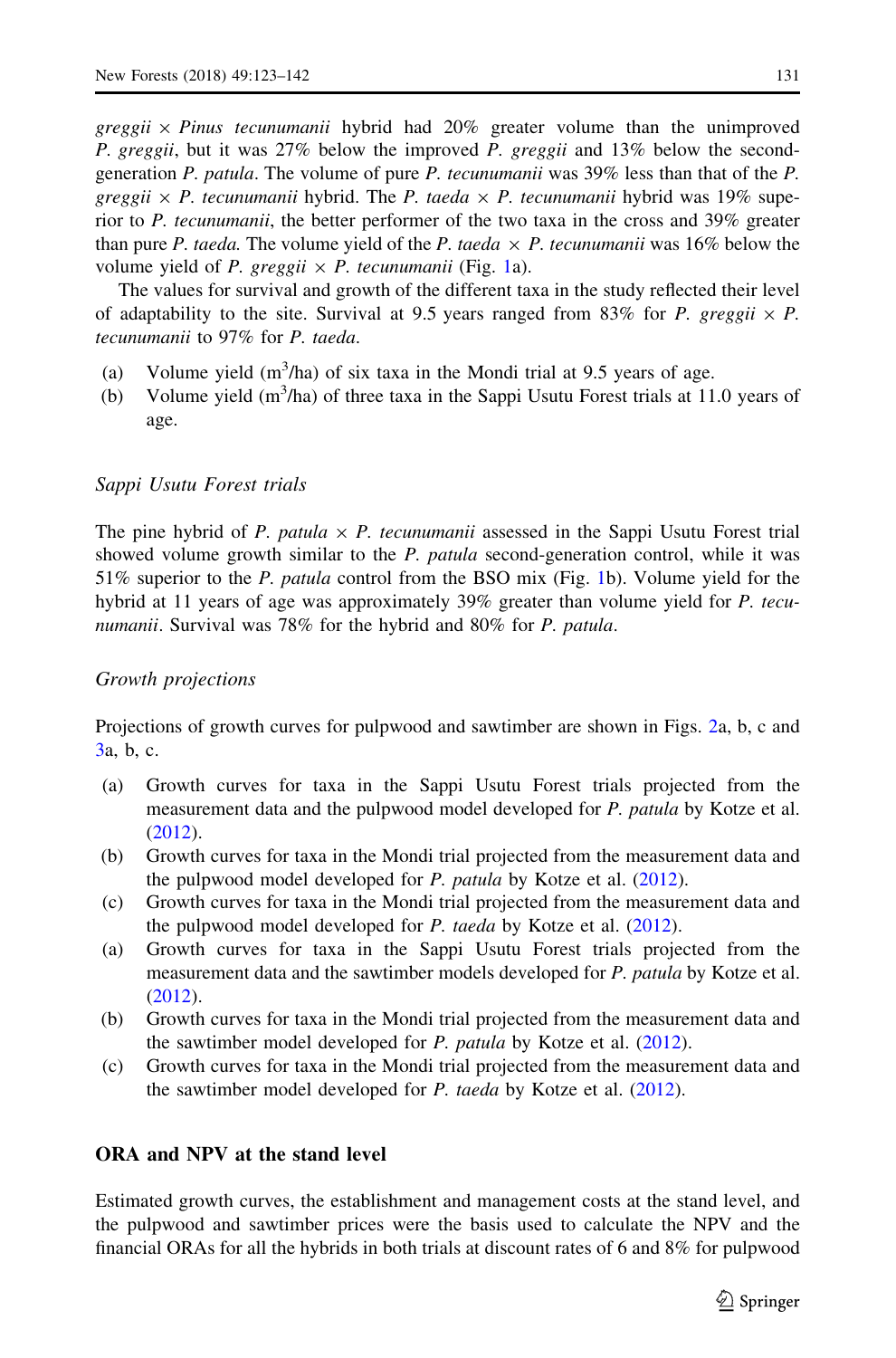<span id="page-9-0"></span>

Fig. 2 Projected growth curves for pine hybrids and pure species under a pulpwood management regime in the pine hybrid trials at a Sappi and b, c Mondi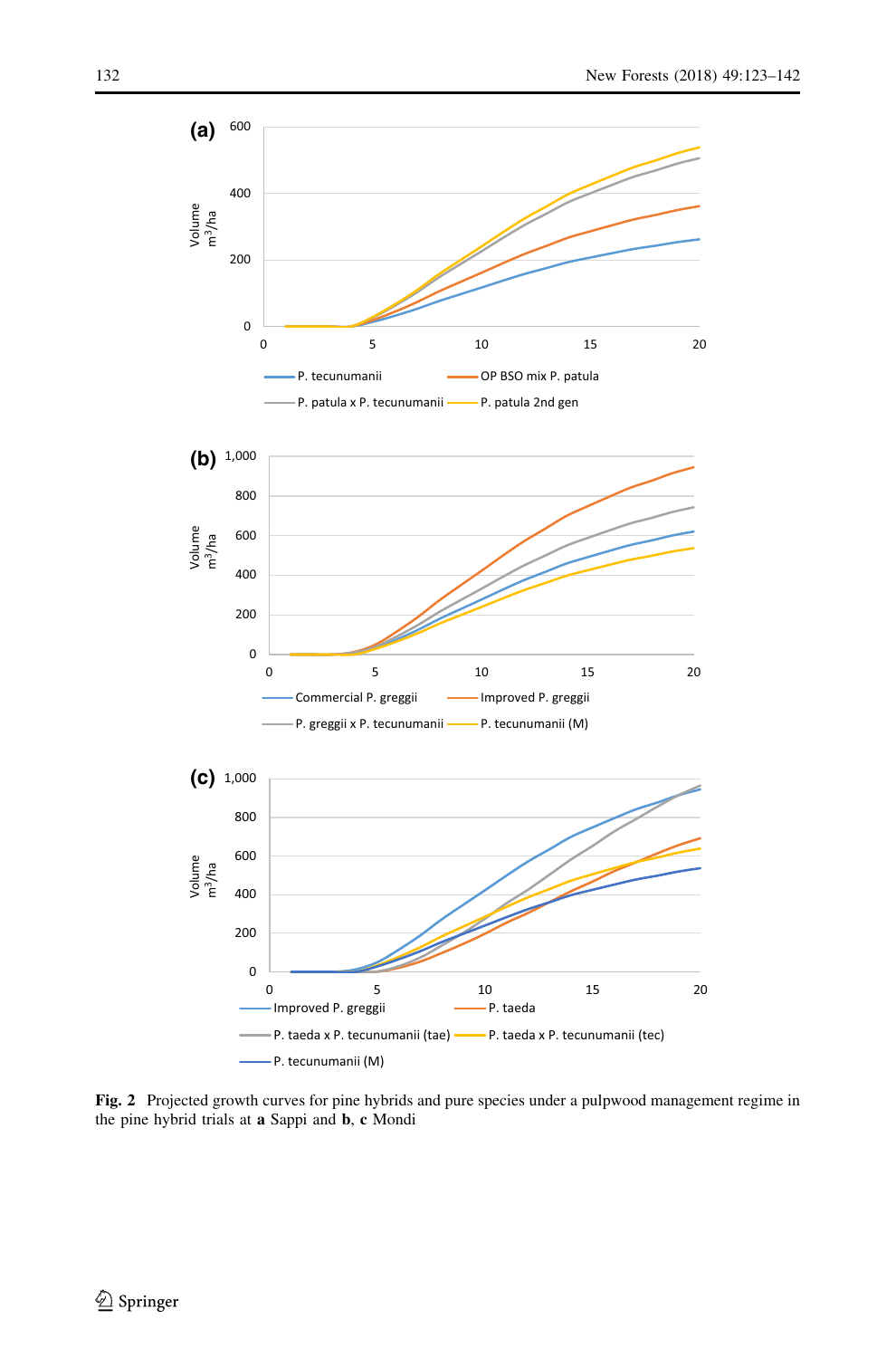<span id="page-10-0"></span>

Fig. 3 Projected growth curves for pine hybrids and pure species under a sawtimber management regime in the pine hybrid trials at a Sappi and b, c Mondi

and sawtimber. For the purpose of illustration in Table [2](#page-11-0), the calculations were made with hauling costs at 50 km from the pulp mill.

For pulpwood and sawtimber regimes, the NPV was very sensitive to the 2% difference in discount rate (6 and 8%). The ORA for sawtimber, 17 years, is the same for all of the taxa, while it is different for pulpwood, as seen in Table [2.](#page-11-0)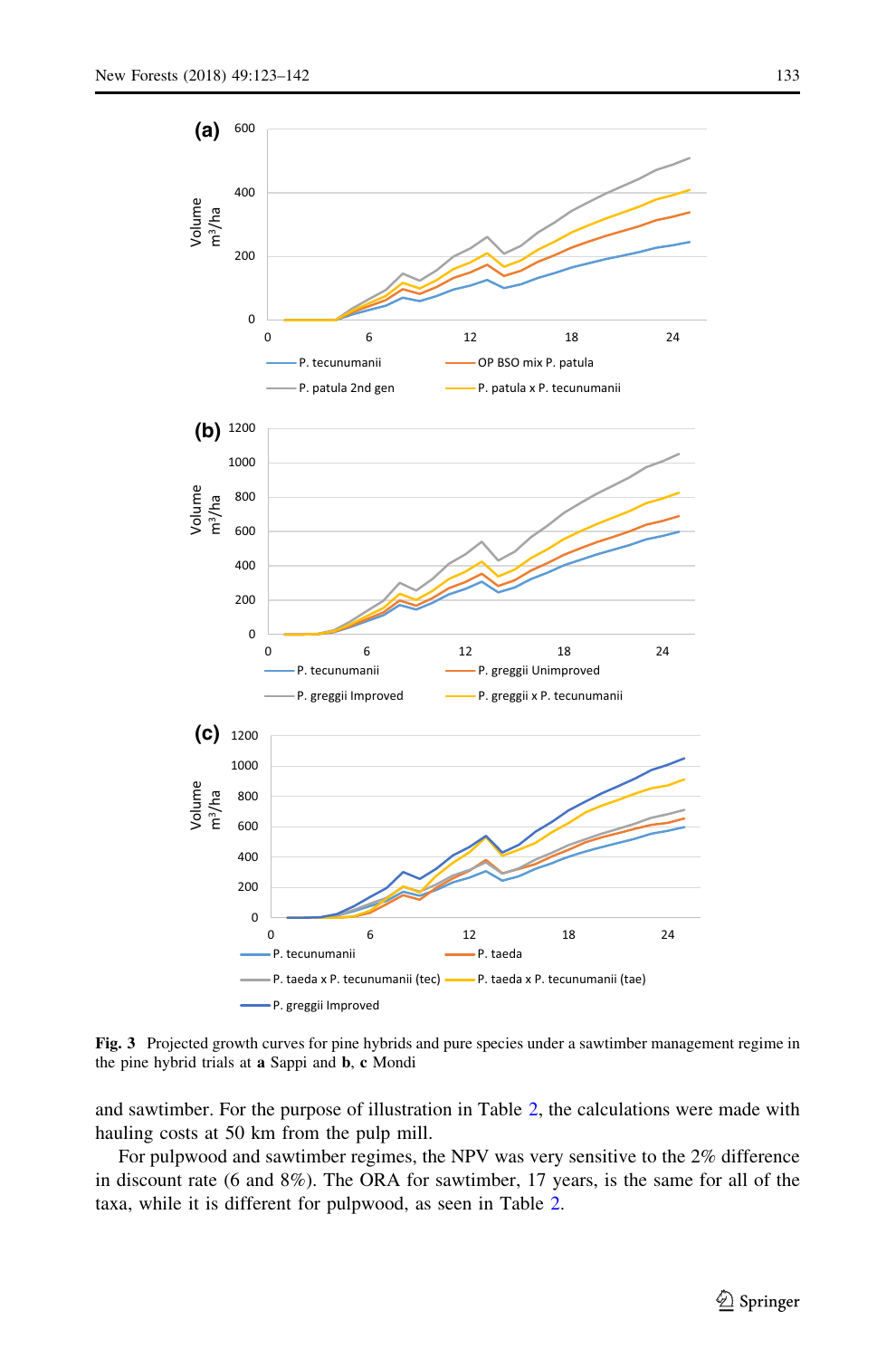| Trial                       | Taxon                              | $ORA$ @<br>6% |           | NPV @ 6% |           | ORA @<br>8% |           | NPV @ 8%  |           | IRR $(\%)$ |           |
|-----------------------------|------------------------------------|---------------|-----------|----------|-----------|-------------|-----------|-----------|-----------|------------|-----------|
|                             |                                    | PW            | <b>ST</b> | PW       | <b>ST</b> | PW          | <b>ST</b> | <b>PW</b> | <b>ST</b> | PW         | <b>ST</b> |
| Usutu<br>Forest-<br>Sappi   | Patula OP<br>BSO mix               | 14            | 17        | (1131)   | 6540      | 14          | 17        | (1429)    | 3570      | 3.3        | 14.7      |
|                             | Patula 2nd gen                     | 14            | 17        | 982      | 10,424    | 13          | 17        | (30)      | 6005      | 7.9        | 17.2      |
|                             | Patula $\times$ tec                | 14            | 17        | 577      | 8555      | 13          | 17        | (298)     | 4869      | 7.1        | 16.4      |
|                             | Tec                                | 14            | 17        | (2323)   | 3916      | 14          | 17        | (2205)    | 1881      | (0.5)      | 12.1      |
| KwaZulu-<br>Natal-<br>Mondi | Commercial<br>greggii              | 14            | 17        | 1960     | 15,692    | 12          | 17        | 632       | 9386      | 9.8        | 20.2      |
|                             | Improved<br>greggii                | 13            | 17        | 6508     | 23,336    | 12          | 17        | 3702      | 14,178    | 16.0       | 22.7      |
|                             | Greggii $\times$ tec               | 14            | 17        | 3424     | 19,791    | 12          | 17        | 1626      | 12,039    | 12.1       | 22.2      |
|                             | Tec                                | 14            | 17        | 961      | 12,915    | 12          | 17        | (46)      | 7588      | 7.9        | 18.6      |
|                             | Taeda                              | 16            | 17        | 1606     | 13,994    | 16          | 17        | 251       | 8213      | 8.6        | 18.7      |
|                             | Taeda $\times$ tec<br>(from taeda) | 16            | 17        | 4323     | 21,525    | 16          | 17        | 1977      | 13,058    | 11.7       | 22.2      |
|                             | Taeda $\times$ tec<br>(from tec)   | 14            | 17        | 2173     | 15,893    | 12          | 17        | 777       | 9504      | 10.1       | 20.2      |
|                             | Tec                                | 14            | 17        | 961      | 12,915    | 12          | 17        | (46)      | 7588      | 7.9        | 18.6      |

<span id="page-11-0"></span>Table 2 ORA, NPV and IRR for ten taxa of pines grown in two sites for pulpwood and sawtimber at 6 and 8% discount rates

Table 3 MAPA in commercial plantations to justify the economic investment in a TBP at a discount rate of 6% (Taxa at the Mondi trial)

| Taxon                        | Rotation<br>age ST<br>(years) | MAPA for<br>sawtimber<br>(has) | NPV total<br>forest ST<br>(million)<br>$\overline{U}$ SS) | <b>IRR</b><br>$(\%)$ | Rotation<br>age PW<br>(years) | MAPA for<br>pulpwood<br>(has) | NPV total<br>forest PW<br>(million<br>$\overline{U}$ SS) | IRR<br>$(\%)$ |
|------------------------------|-------------------------------|--------------------------------|-----------------------------------------------------------|----------------------|-------------------------------|-------------------------------|----------------------------------------------------------|---------------|
| Tae $\times$ tec<br>from tae | 17                            | 1128                           | 223.6                                                     | 17.2                 | 16                            | 2775                          | 118.6                                                    | 10.4          |
| Gre $\times$ tec             | 17                            | 1142                           | 220.2                                                     | 17.8                 | 14                            | 2332                          | 72.6                                                     | 10.0          |
| Commercial<br>greggii        | 17                            | 1366                           | 207.3                                                     | 16.5                 | 14                            | 3544                          | 90.8                                                     | 9.6           |
| Improved<br>greggii          | 17                            | 896                            | 234.0                                                     | 19.6                 | 14                            | 2327                          | 154.2                                                    | 13.2          |
| Tae $\times$ tec<br>from tec | 17                            | 1376                           | 207.8                                                     | 16.2                 | 14                            | 3443                          | 67.0                                                     | 8.8           |
| Taeda                        | 17                            | 1568                           | 198.4                                                     | 15.1                 | 16                            | 3867                          | 58.4                                                     | 7.9           |
| Tecunumanii                  | 17                            | 1575                           | 195.4                                                     | 15.4                 | 14                            | 4095                          | 33.0                                                     | 7.3           |

The faster growth rate at later ages of the P. taeda makes it financially desirable (greater NPV) for long rotations as a pure species and as a hybrid when the growth projection of the hybrid is similar to that of the pure species.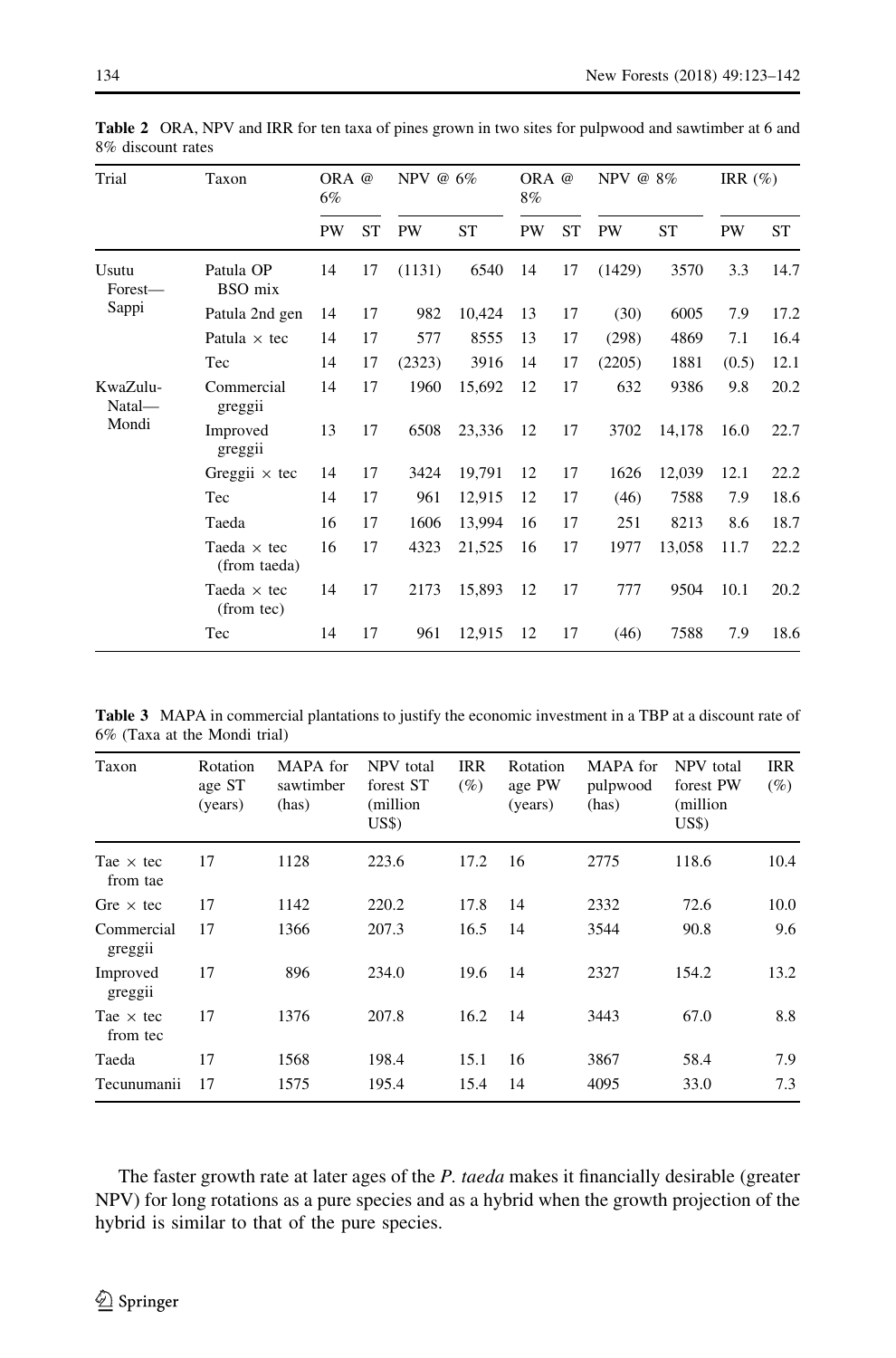The P. tecunumanii provenance Rio Chiquito, El Salvador used as the control in the Mondi trial has been shown to be a below average source for growth in South Africa (Hodge and Dvorak [2012](#page-18-0)). Highly productive provenances of the species, like San Jeronimo Guatemala, or seeds from an advanced generation breeding orchard would provide much better volume growth than the Rio Chiquito provenance and would be more competitive when compared to P. taeda.

#### Deterministic tree-breeding model at the forest level

Table [3](#page-11-0) shows estimates for the MAPA required to justify the investment in the TBP for pulpwood and sawtimber production at a discount rate of 6% and a haul distance of 50 km from the pulp mill. The ORA determined to the stand level was used for calculation at the forest level. Profitability at the break-even point for both regimes is very consistent, with the genetically improved taxa, the pine hybrids, and P. greggii always ranking higher than P. taeda and P. tecunumanii.

When tested in the model, the sensitivity of the MAPA to a 2% change in the discount rate (6–8%) was 51% and the NPV decreased 17% on average for all the varieties.

As previously mentioned, F2 seedlings were utilized in the financial analysis for the pine hybrids. The production cost per seedling in South Africa is \$0.12, while per cutting is \$0.24 (personal communication from Andre´ van der Hoef). In order to quantify the effect of using cuttings, instead of seedlings, on the profitability and the position of hybrids over pure species, the value of rooted cuttings was used in the model. The results of this assessment are illustrated in Table 4.

In the previous example, one observes that the relative change of the NPV for the pulpwood project with a discount rate of 8% was greater than the relative change on the NPV for the sawtimber project at a 6% discount rate. In none of the projects was there change in the ranking of hybrids versus pure species, but the economic advantage of the hybrids was reduced.

Another possible scenario when working with pine hybrids might be that the TBP is more expensive because improving the two parental should require more research effort and cost than working with one species.

When 50% additional costs are necessary to develop a TBP with hybrids, the forestry projects require more commercial areas to be planted annually in order to reach the break-

| Taxon                     | $\overline{U}$ SS) | $NPV (6%)$ sawtimber regime (million | $NPV$ (8%) pulpwood regime (million<br>USS |          |  |  |
|---------------------------|--------------------|--------------------------------------|--------------------------------------------|----------|--|--|
|                           | Seedlings          | Cuttings                             | Seedlings                                  | Cuttings |  |  |
| Improved greggii          | 234.0              |                                      | 84.6                                       |          |  |  |
| Tae $\times$ tec from tae | 223.6              | 221.1                                | 76.9                                       | 66.5     |  |  |
| Gre $\times$ tec          | 220.2              | 217.7                                | 52.9                                       | 42.8     |  |  |
| Commercial greggii        | 207.3              |                                      | 23.8                                       |          |  |  |
| Tae $\times$ tec from tec | 207.8              | 204.8                                | 20.8                                       | 12.2     |  |  |
| Taeda                     | 198.4              |                                      | 11.7                                       |          |  |  |
| Tecunumanii               | 195.4              |                                      | $-1.9$                                     |          |  |  |

Table 4 Relative effect of propagation method used for pine hybrids between a highly profitable project and a less profitable project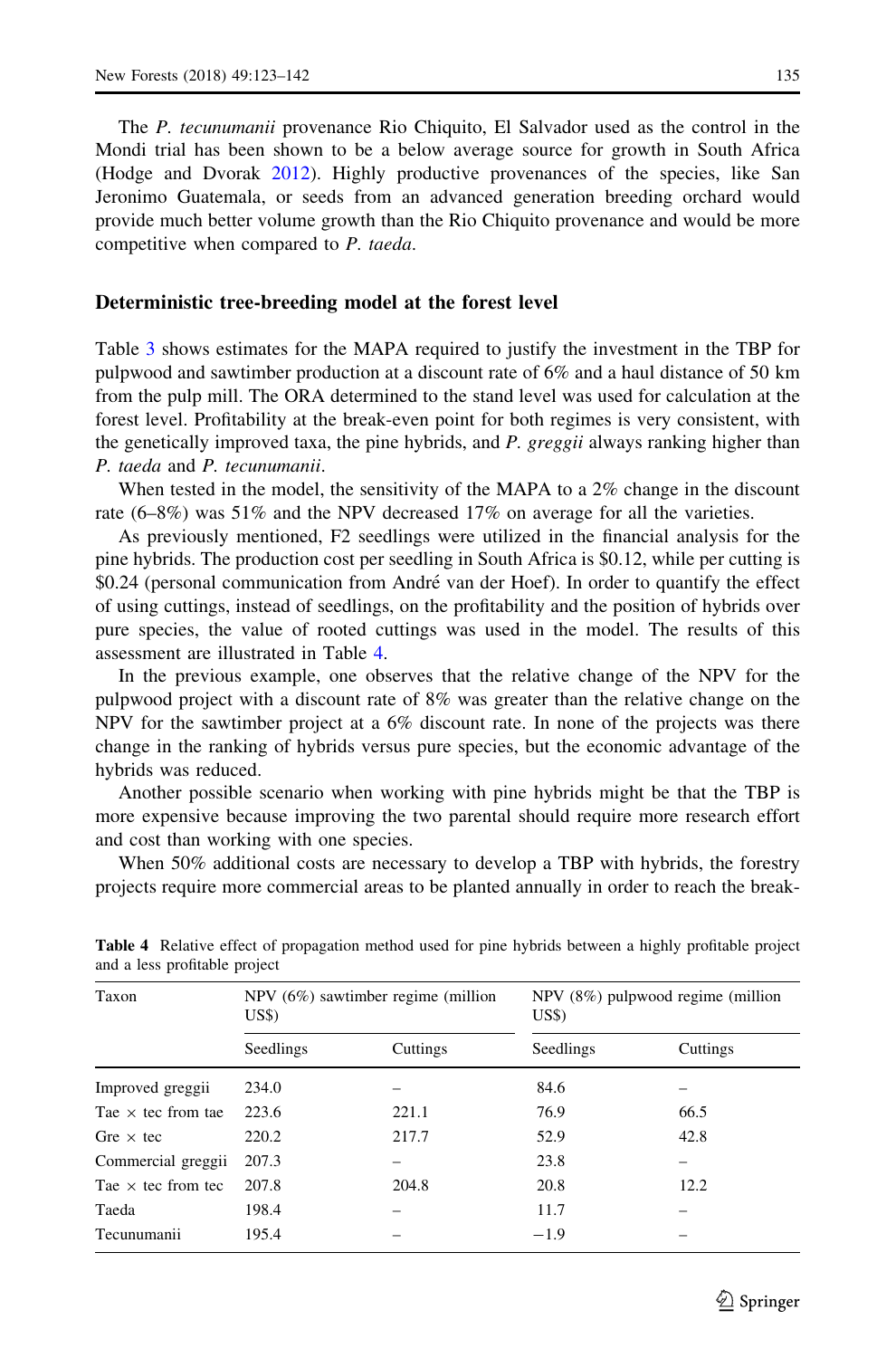<span id="page-13-0"></span>even point for the TBP. Because the capital investment is larger, the NPV is also larger, as depicted in Table 5. Ignoring market effects and land availability, as long as pine hybrids have a greater volume growth than pure species, there is always the possibility to make profits by increasing the commercial planting area, even if the tree breeding costs of hybrids are higher than those of the pure species.

This is a practical and flexible model that can be used as a tool for forest companies with TBP to assess profitability under different scenarios. Wood prices, discount rates, transportation costs, harvesting costs, management and operational costs, growth curves, research costs, genetic gains, and uncertainty are the main values that can be managed in the model.

# Stochastic approach with  $@Risk^{TM}$  (Montecarlo simulation)

#### P. greggii  $\times$  P. tecunumanii for Sawtimber at 8% discount rate

Having run the simulation with 5000 iterations, the impact on the NPV (8%) generated by the uncertainty in the input variables is illustrated in Fig. [4](#page-14-0). It is observed that the NPV at a discount rate of 8% will always be positive, with 100% probability that the value will vary between \$152.01 and \$222.44 million under the assumption of the model. This outcome suggests that the investor should be willing to invest funds in this project because it is financially safe and will obtain the expected return. In this simulation the mean NPV was \$186.42 million.

As depicted in Fig. [5,](#page-14-0) the NPV is very sensitive to the dispersion of the sawtimber price. A small variation of  $\pm 10\%$  in the sawtimber price within a range of probabilities (triangular PDF with mean \$78.84/m<sup>3</sup>, minimum \$70.96/m<sup>3</sup> and maximum \$86.72/m<sup>3</sup>), causes a high dispersion of the NPV at 8% discount rate.

| Taxon                        | (million US\$)                             |                                                      | Sawtimber management regime—NPV 6%                          | Pulpwood management regime—NPV 8%<br>(million US\$) |                                                      |                                                             |  |  |
|------------------------------|--------------------------------------------|------------------------------------------------------|-------------------------------------------------------------|-----------------------------------------------------|------------------------------------------------------|-------------------------------------------------------------|--|--|
|                              | NPV $(6%)$<br>No<br>additional<br>TB costs | NPV $(6\%)$<br>with $50\%$<br>additional<br>TB costs | Increase in<br>MAPA to the<br>new break-even<br>point (has) | NPV (8%)<br>No<br>additional<br>TB costs            | NPV $(8\%)$<br>with $50\%$<br>additional<br>TB costs | Increase in<br>MAPA to the<br>new break-even<br>point (has) |  |  |
| Tae $\times$ tec<br>from tae | 223.6                                      | 333.8                                                | 556                                                         | 76.9                                                | 114.7                                                | 2084                                                        |  |  |
| Gre $\times$ tec             | 220.2                                      | 328.7                                                | 563                                                         | 52.9                                                | 78.9                                                 | 2033                                                        |  |  |
| Commercial<br>greggii        | 207.3                                      |                                                      |                                                             | 23.8                                                |                                                      |                                                             |  |  |
| Improved<br>greggii          | 234.0                                      |                                                      |                                                             | 84.6                                                |                                                      |                                                             |  |  |
| Tae $\times$ tec<br>from tec | 207.8                                      | 310.1                                                | 678                                                         | 20.8                                                | 30.9                                                 | 1706                                                        |  |  |
| Taeda                        | 198.4                                      |                                                      |                                                             | 11.7                                                |                                                      |                                                             |  |  |
| Tecunumanii                  | 195.4                                      |                                                      |                                                             | $-1.9$                                              |                                                      |                                                             |  |  |

Table 5 Results of the analysis for a pine hybrid TBP with 50% additional annual costs under a sawtimber management regime at rate discounted 6% and a pulpwood regime at rate discounted 8%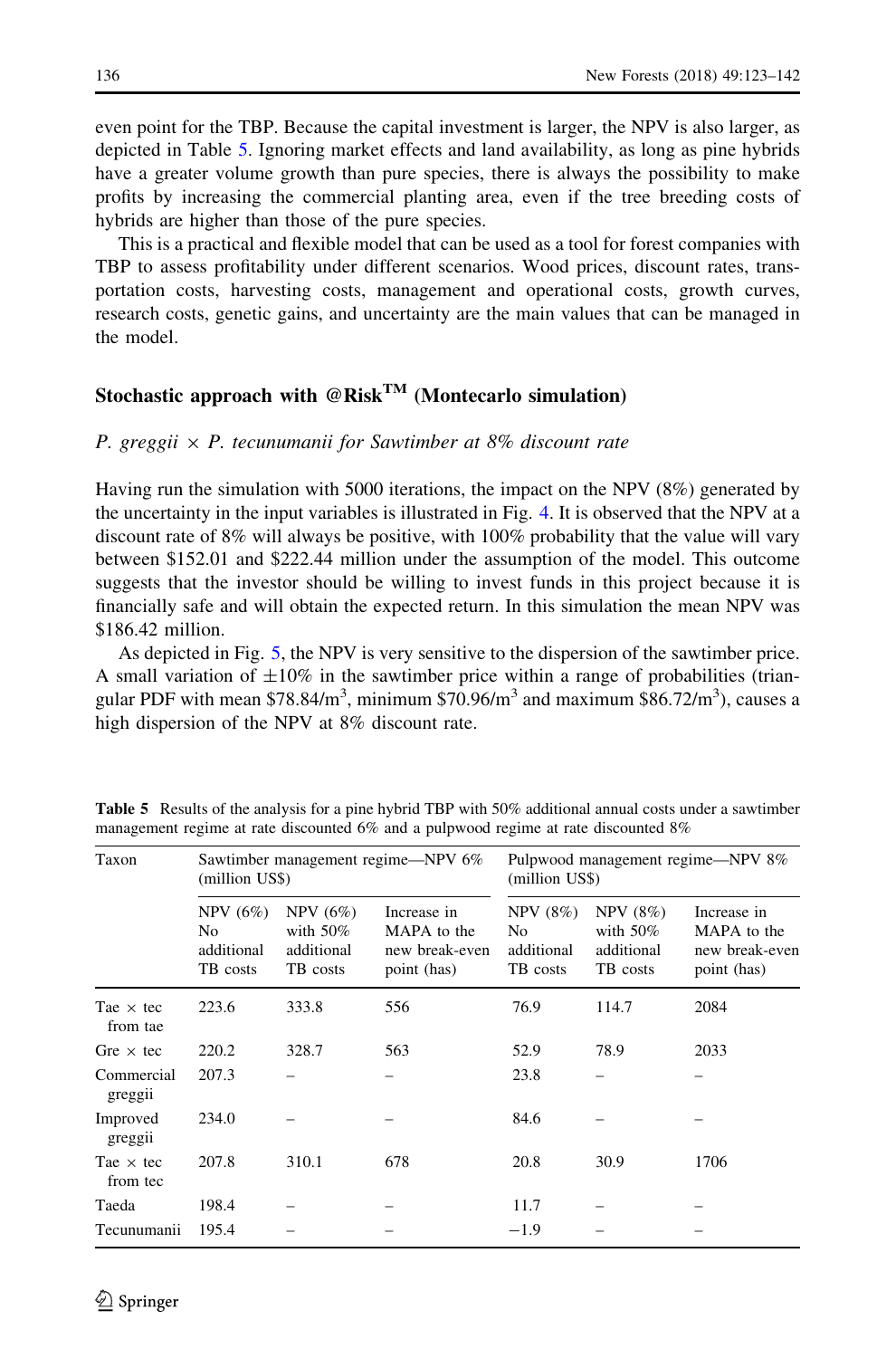<span id="page-14-0"></span>

Fig. 4 Range of possible outcomes for the NPV (8%) and the probabilities that they will occur for a sawtimber management project with P. greggii  $\times$  P. tecunumanii, when the input variables have a variation of  $\pm 10\%$ 



Fig. 5 Tornado graph illustrating the sensitivity of the NPV (8%) to the uncertainty of the input variables in the *P. greggii*  $\times$  *P. tecunumanii* plantation project

#### P. taeda for pulpwood at 8% discount rate

P. taeda pulpwood production was analyzed the same way as the previous pine hybrid. The range of NPV (8%) in this investment project varied between  $-$ \$42.25 and \$76.75 million. In this simulation the mean NPV was \$11.87 million. The probability that the NPV would be negative was 30.8%. A project that seemed to be very profitable when assessed with the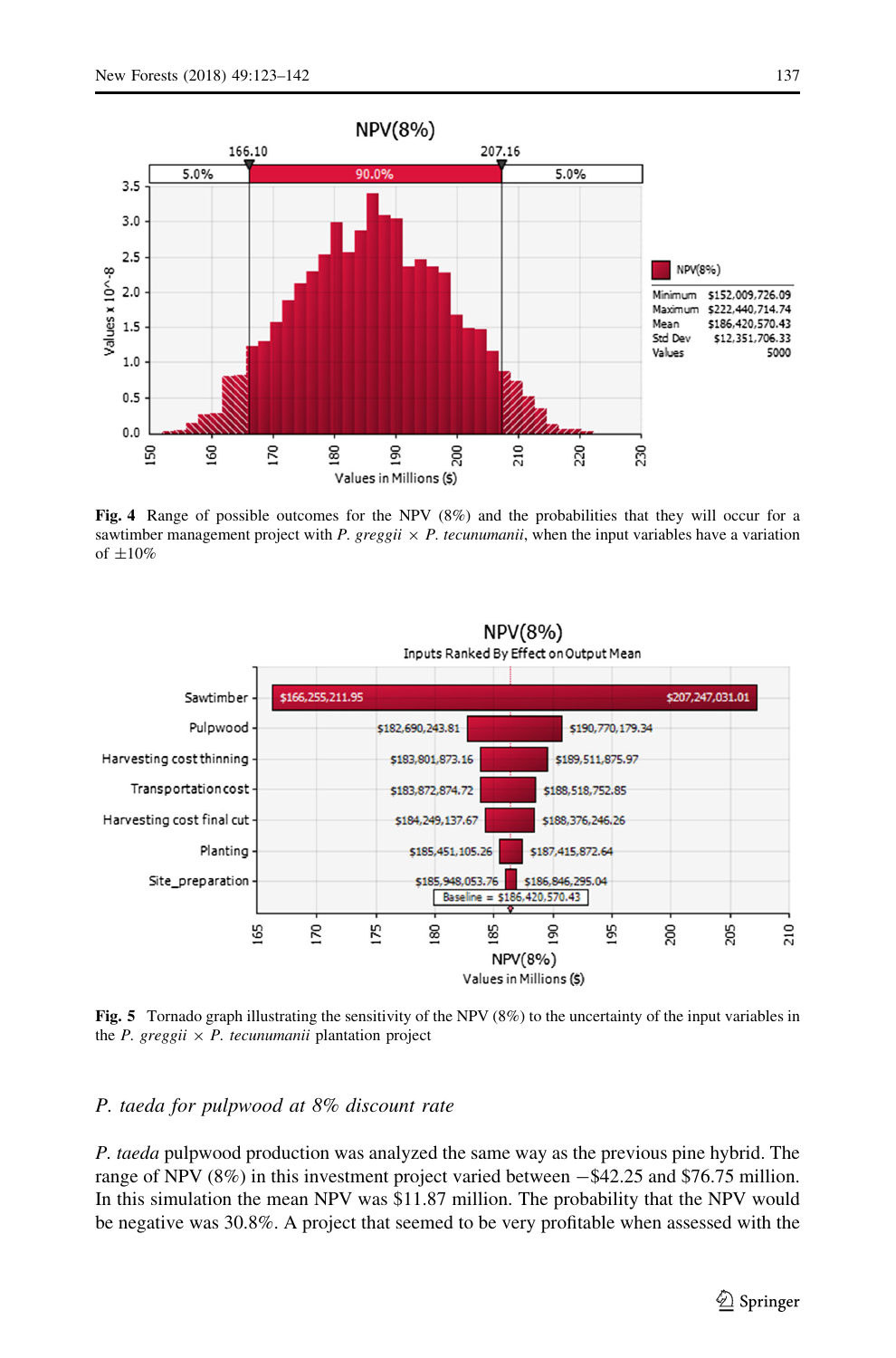deterministic model, with a NPV (8%) of \$11.7 million (Table [5\)](#page-13-0), turned into a highly risky project when uncertainty was added to the model.

## **Discussion**

#### Volume growth and plot types

Considering that the hybrid crosses of P. greggii  $\times$  P. tecunumanii were made on improved mother trees of P. greggii (first-generation orchard mix), it makes more sense to compare the hybrid results with those of the improved P. greggii than with those of the unimproved  $P$ . greggii. In this particular case, the growth of this hybrid is intermediate between the pure species.

Results of volume growth for the P. taeda  $\times$  P. tecunumanii hybrid are different than in the previous case, with the controls of both parents in the trial having lower volume than the hybrid. The P. taeda mother trees used to produce the hybrids were located in a secondgeneration orchard, and the pollen of P. tecunumanii came from unimproved trees. The genetic quality of the pure species in the trial was comparable to the genetic quality of the hybrid, with a second-generation P. taeda control and an unimproved P. tecunumanii control.

Temperature and precipitation at the site of the study were favorable to  $P$ . greggii, which could explain the strong growth of the species and its hybrid with P. tecunumanii. Environmental conditions may not have been ideal for either P. tecunumanii or P. taeda, which makes the performance of their hybrid more surprising, with higher growth than that of unimproved P. greggii. The growth of Pinus tecunumanii was better than P. taeda at 9.5 years of age, which should be expected at this site. In addition to its rapid growth, the P. tecunumanii also brings pitch canker resistance to the hybrid, compensating for the susceptibility of P. greggii to the disease (Hodge and Dvorak [2000](#page-18-0)). Pinus greggii should provide the hybrid with intermediate frost resistance, and to a lesser extent, better drought hardiness than P. tecunumanii.

Because the mother trees used for crosses of the P. patula  $\times$  P. tecunumanii hybrid seed production were second-generation clones, the results should be compared to the growth of the P. patula second-generation control.

In the Sappi hybrid trial, the hybrid had very similar growth to the growth of the best of the parents, P. patula second-generation, and better growth than the P. patula from the BSO. The P. tecunumanii progeny trial at Usutu Forest was located at an elevation of 1040 m, which is a better climatic match to maximize the development of P. patula growth and explains in part the lower performance of P. tecunumanii.

Pinus patula  $\times$  P. tecunumanii LE has been tested in other locations in South Africa. The mean tree volume  $(m<sup>3</sup>)$  of a series of trials planted on six sites over a large range in elevation by Sappi showed that the hybrid was more productive across all sites and that the average growth improvement over P. patula was 46% at 4 years (Hongwane et al. 2016; Kanzler et al. [2014](#page-18-0)).

In regard to the type of plot in the trials and its effect on growth, the comparisons among taxa are within each trial not between trials. At Mondi, the P. taeda progeny trial has single tree plots while the pine hybrid trial has row plots. In the first case, the species growth is well represented regardless of the plot shape because the advantage of the fast growing families are counter-balanced by the poor growth of the worse families. No adjustment was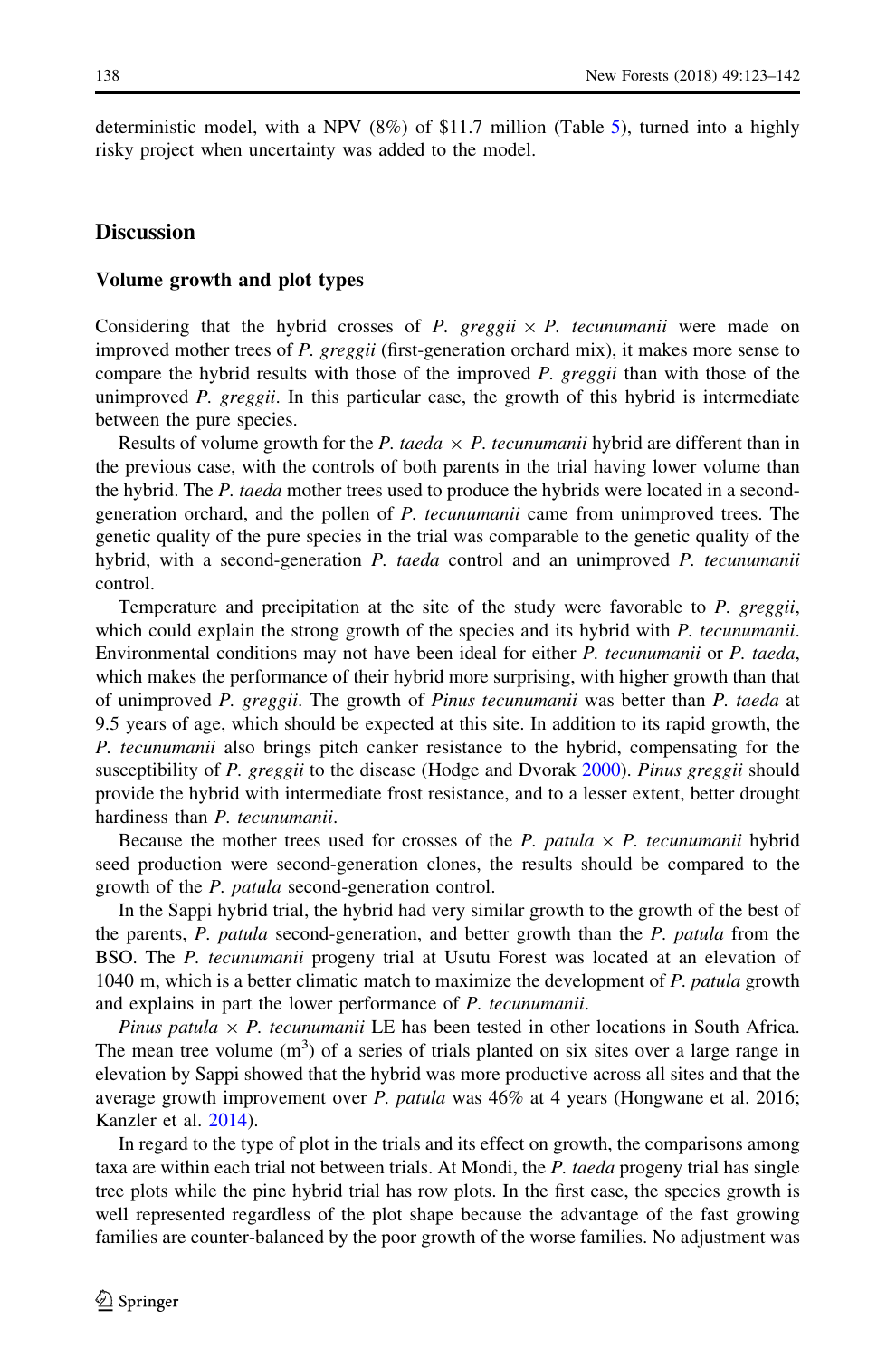made for the hybrid yield in the Mondi hybrid trial; it was assumed that the growth in the trial was the same as the growth expected in commercial plantations. Even though some overestimation in volume growth was possible for the fast growing taxa, their ranking should have been the same as the ranking that might have been obtained in block plots. The Sappi hybrid trial in Usutu had block plots with a similar growth to that expected in operational plantings. A comparison was made for the height growth of P. patula at 5.5 years of age in the trial with the adjusted growth reported by Evans ([2005\)](#page-18-0) at the same age in Swaziland and the difference was less than 1%. The P. tecunumanii progeny trial with row plots in Usutu was used to compare  $P$ . patula with  $P$ . tecunumanii and apply the relative difference in volume yield to estimate the growth of P. tecunumanii in the hybrid trial. The relative difference should have not been significantly affected by the plot type.

### Wood properties and rotation length

In this study, wood density and pulp yield were measured (data not published) for all the taxa. Volume growth and wood density were superior for the hybrids, while pulp yield was intermediate between the parents. This indicates that hybrids between species have the potential for faster growth and greater wood density within the same trees. Several studies have shown how wood properties vary at different ages (Evans [2005;](#page-18-0) Ivković et al. [2006a,](#page-18-0) [b;](#page-18-0) Morris et al. [1997](#page-19-0); Wang et al. [2000;](#page-19-0) Wessels et al. [2015\)](#page-19-0). As shown by Morris et al. ([1997\)](#page-19-0), even though the age was important, the combined effect of species, altitude, and level of fiber refinement was greater on pulp yield. This supports the idea that criteria other than age can be used for selections in a TBP to obtain desirable wood or pulp properties. In study by Wang et al. [2000](#page-19-0), the wood density of lodge pole pine (P. contorta var. latifolia) decreased less from the pith to the bark in both overall and early wood densities in the subpopulation selected for fast growth and high density wood, resulting in denser, more homogeneous wood, than in the other subpopulations. This suggests that it is possible to increase wood density and homogeneity in juvenile wood of pine species by selecting families with fast growth. In an accompanying paper (to be submitted) to this study, the authors show the financial impact on a hypothetical South African pulp mill and commercial plantation investment for wood density, pulp yield and volume growth. A sensitivity analysis is also presented, showing the relative weight of each one of these properties when their values change  $\pm 10\%$  on the NPV of the investment. Pine wood properties (MOE, Micro-fibril angle and wood density) measured at Camcore have shown to be consistently greater for P. maximinoi and P. tecunumanii (LE) than for P. patula and P. tecunumanii (HE) (unpublished data). In studies conducted in Mpumalanga, South Africa with subtropical species like P. maximinoi and P. tecunumanii, it was found that tree volume and the physical wood properties (early-wood density, pith to bark wood density gradient, modulus of elasticity etc.) are often superior to P. patula and P. taeda through 16 years of age when planted below 1100–1200 m elevation (Malan and Hoon [1991;](#page-18-0) Malan [2006\)](#page-18-0). Assuming that pine hybrids with at least one subtropical pine parent also produce high-quality wood at early ages, the rotation length does not necessarily have to be as long as 28 years; it could be much shorter. As explained, it was assumed that the size of the tree was the only criterion for the sawtimber analyses in this paper, not the wood properties. However, some adjustment to shorten rotation age for sawtimber regimes, including amending the timing of commercial thinning, most likely needs to be made with the faster-growing taxa. It is realized that the average growth of commercial plantations is usually lower than the MAI observed in the genetic trials, but in our opinion, shortening rotation ages by even a few years when planting the faster growing hybrids will not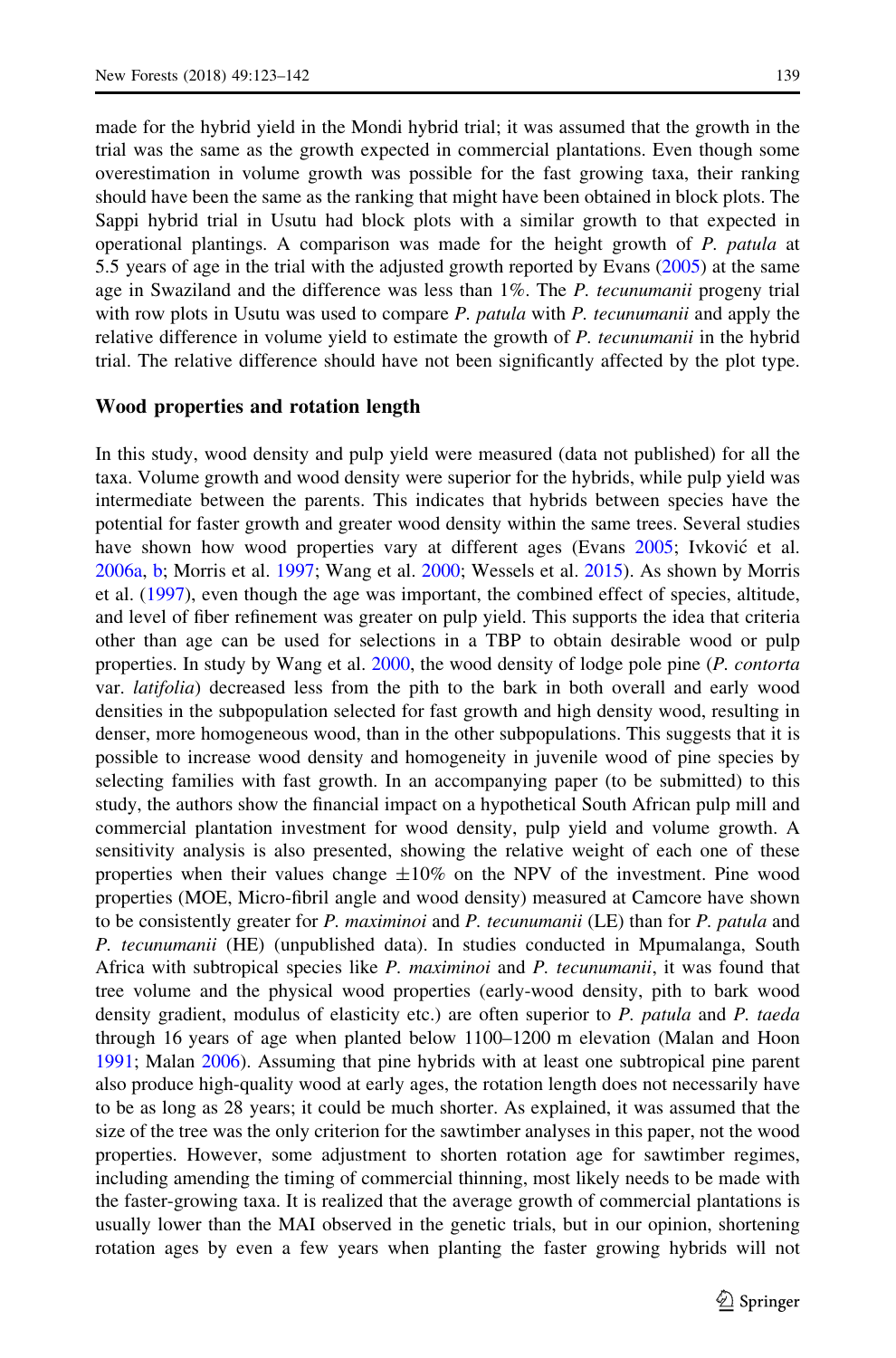adversely affect wood quality of the final product over what is produced with the current sawlog regime and would increase profitability.

## F2 seedlings

Several authors (Powell and Nikles [1996;](#page-19-0) Harding et al. [1996](#page-18-0) cited by Kain [2003](#page-18-0)) have said that for the P. elliottii  $\times$  P. caribaea hybrid in South-East Queensland, Australia, outcrossed F2 progeny are typically almost indistinguishable from the F1, both visually and statistically, and have been used to successfully afforest an area of 12,500 ha (Nikles [2000\)](#page-19-0). Hyun [\(1976](#page-18-0)), cited by Kain ([2003\)](#page-18-0), stated that in South Korea, the P. rigida  $\times$  P. taeda outcrossed F2 hybrid, generated by crossing F1 s from different seed sources, had performed at least as well as its F1 parents on average. For the purpose of this project, it was assumed that the pine hybrids would be grown from F2 seedlings and not from rooted cuttings.

#### Future research

More precise growth and yield curves for the pure species and hybrids in this study would improve the results of the modelling approach. More comprehensive studies like the one by Hongwane et al. ([2017\)](#page-18-0), testing the same taxa at several sites with different environmental conditions should be part of future research. Information of genotype  $\times$  environment interaction at the taxa level would give more complete results.

## **Conclusions**

Our results indicated that pine hybrids may have economic potential when they grow faster and show greater survival than pure species. Considering only volume growth with the data used for this project, optimal rotation lengths were found to be between 12 and 16 years for pulpwood and 17 years for sawtimber.

The financial criteria outputs calculated in this project were also based on volume increase only. The TBM developed at the forest level drew profitability for the pine hybrids and for the pure species. At a 6% discount rate, the MAPA among varieties changed between 896 ha and 1575 ha for sawtimber production. For pulpwood production, a variation of the MAPA among varieties went from 2327 to 4095 ha. For the 8% discount rate, the MAPA changed from 1356 to 2390 ha for sawtimber and from 3197 to 5905 ha for pulpwood. Ignoring market effects and land availability, as long as pine hybrids exhibit greater volume growth than the pure species, there is always the possibility to make profits by increasing the commercial planting area, even if the tree-breeding costs of hybrids are higher than those of the pure species.

The sensitivity analysis with the stochastic approach illustrates the different profitability and risk level between two plantation projects associated with the uncertainty in the value of some input variables. Variation in wood prices, highly correlated with the financial outcomes, had a large impact on the NPV. A project that was apparently very profitable when the deterministic model was run turned into a high-risk project when uncertainty of wood prices varied  $\pm 10\%$ .

Acknowledgements Our appreciation is expressed to Mondi South Africa and Sappi Forests Research for providing measurement data from their genetic trials, wood samples, and descriptive information. We would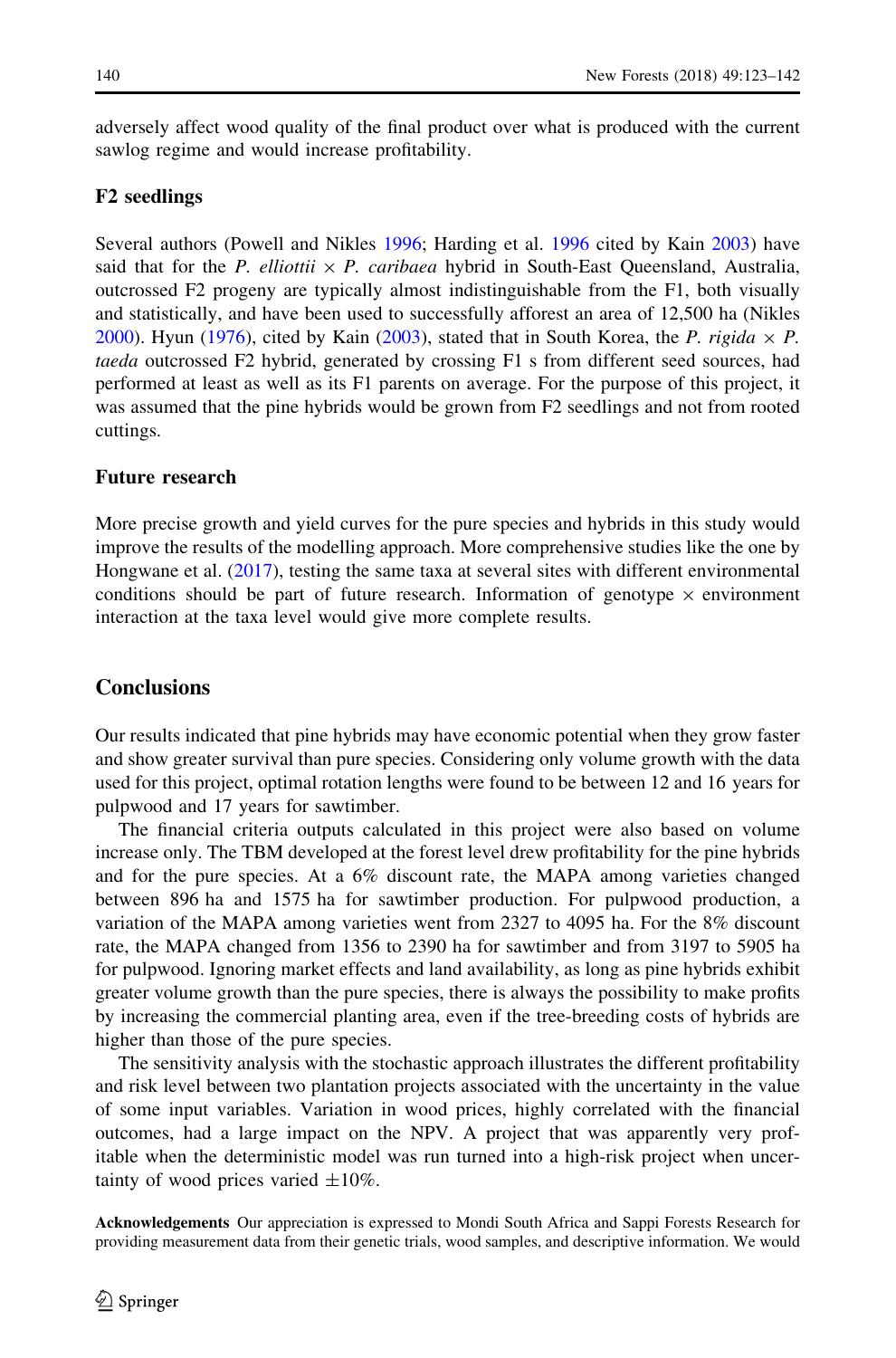<span id="page-18-0"></span>like to especially acknowledge the contributions of Kitt Payn, Marius du Plessis, and Ben Pienaar at Mondi, and Andre Nel and Arnulf Kanzler at Sappi. We would like to thank the members of Camcore for partially funding the project over a several year period. Thanks also to other people in South Africa for their contributions with financial information, especially Cassie Carstens and Andre van der Hoef (MTO), Graham Rusk (Forestry Economic Services), and Craig Norris (NCT Forestry Cooperative Limited).

# **References**

- Bredenkamp B (1993) Top height: a definition for use in South Africa. Technical note. Suid-Afrikaanse Bosboutydskrif, vol 167. Dec 1993
- Byun KO, Kim ZS, Shim SY, Hong SH, Sohn SI (1989) Review of pitch-loblolly hybrid pine (Pinus rigida  $\times$  P. taeda) breeding researches in Korea and future strategy. Res Rep For Genet Res Inst, Korea 25:204–211
- Dungey HS (2001) Pine hybrids—a review of their use performance and genetics. For Ecol Manag 148(2001):243–258. doi[:10.1016/S0378-1127\(00\)00539-9](http://dx.doi.org/10.1016/S0378-1127(00)00539-9)
- Evans J (2005) Growth rates over four rotations of pine in Swaziland. International Forestry Review 7(4):305–310 (Commonwealth Forestry Association)
- Forestry Economics Services (2010) Financial analysis and costs of forestry operations South Africa 2006–2009
- Harding KJ, Huang S, Huang Y and Copley TR (1996) Extracted basic density of slash pine x Caribbean pine F1 and F2 hybrids. In : Keys, M. (ed) Proceedings of the Stock Production Strategy Group Meeting 1996, Gympie, 5th–7th March 1996. Department of Primary Industries Forestry, Brisbane, Queensland, Australia.
- Herrick OW (1981) Economics of pitch  $\times$  loblolly pine hybrids. Silvae Genet 30(1):1–7
- Hodge GR, Dvorak WS (2000) Differential responses of Central American and Mexican pine species and Pinus radiata to infection by the pitch canker fungus. New For 19:241–258
- Hodge GR, Dvorak WS (2012) Growth potential and genetic parameters of four Mesoamerican pines planted in the Southern Hemisphere. South For 74(1):27–49. doi[:10.2989/20702620.2012.686192](http://dx.doi.org/10.2989/20702620.2012.686192)
- Hongwane PC, Mitchell RG, Kanzler A, Verryn SD, Chirwa PWC (2017) Growth and dynamic modulus of elasticity of Pinus patula  $\times$  Pinus tecunumanii hybrids in Mpumalanga, South Africa. South For 2016:1–9
- Hyun SK (1976) Interspecific hybridization in pines with the special reference to *Pinus rigida*  $\times$  *P. taeda.* Silvae Genet 25:188–199
- Ivkovic´ M, Wu HX, McRae TA, Powell MB (2006a) Developing breeding objectives for radiata pine structural wood production. I. Bioeconomic model and economic weights. Can J For Res 36:2920–2931
- Ivkovic´ M, Wu HX, McRae TA, Matheson CA (2006b) Developing breeding objectives for radiata pine structural wood production. II. Sensitivity Analyses. Can J For Res 36:2932–2942
- Kain DP (2003) Genetic parameters and improvement strategies for the *Pinus elliottii*  $\times$  *Pinus caribaea* var. hondurensis hybrid in Queensland, Australia. Thesis submitted for the degree of Doctor of Philosophy at the Australian National University. p 364
- Kanzler A, Nel A, Ford C (2014) Development and commercialisation of the Pinus patula  $\times$  P. tecunumanii hybrid in response to the threat of *Fusarium circinatum*. New Forest 45(3):417–437. doi:[10.1007/](http://dx.doi.org/10.1007/s11056-014-9412-1) [s11056-014-9412-1](http://dx.doi.org/10.1007/s11056-014-9412-1)
- Kotze H, Kassier HW, Fletcher Y, Morley T (2012) Growth modelling and yield tables. In: Bredenkamp B, Upfold SJ, Ackerman P, Bredenkamp BV, Marius du Plessis, Ben du Toit, Geldenhuys CJ, Ham C, Kassier HW (eds) South African forestry handbook, 5th edn. Southern African Institute for Forestry (SAIF), Menlo Park
- Kuser JE, DR Knezick, PW Garret (1987) Pitchxloblolly hybrids after 10 years in New Jersey North. North J Appl For 4(4):207–209
- Ladrach WE, Mazuera H (1978) Growth and development of the Chupillauta arobetum at 7 years, and the Mexican pines at San José at 6.3 years. Cartón de Colombia Res Rep 34:4
- Malan FS (2006) The wood properties and sawn-board quality of South African-grown Pinus maximinoi (HE Moore). South Afr For J 208:39–47
- Malan FS, M Hoon (1991) The wood properties of three Pinus tecunumanii provenance from Tweefontein State Forest. For-I 146. CSIR Division of Forest Science and Technology. Pretoria, South Africa. p 62
- McKeand SE, Abt RC, Allen HL, Lee B, Catts GP (2006) What are the best loblolly pine genotypes worth to landowners? J Forest 104(7):352–358